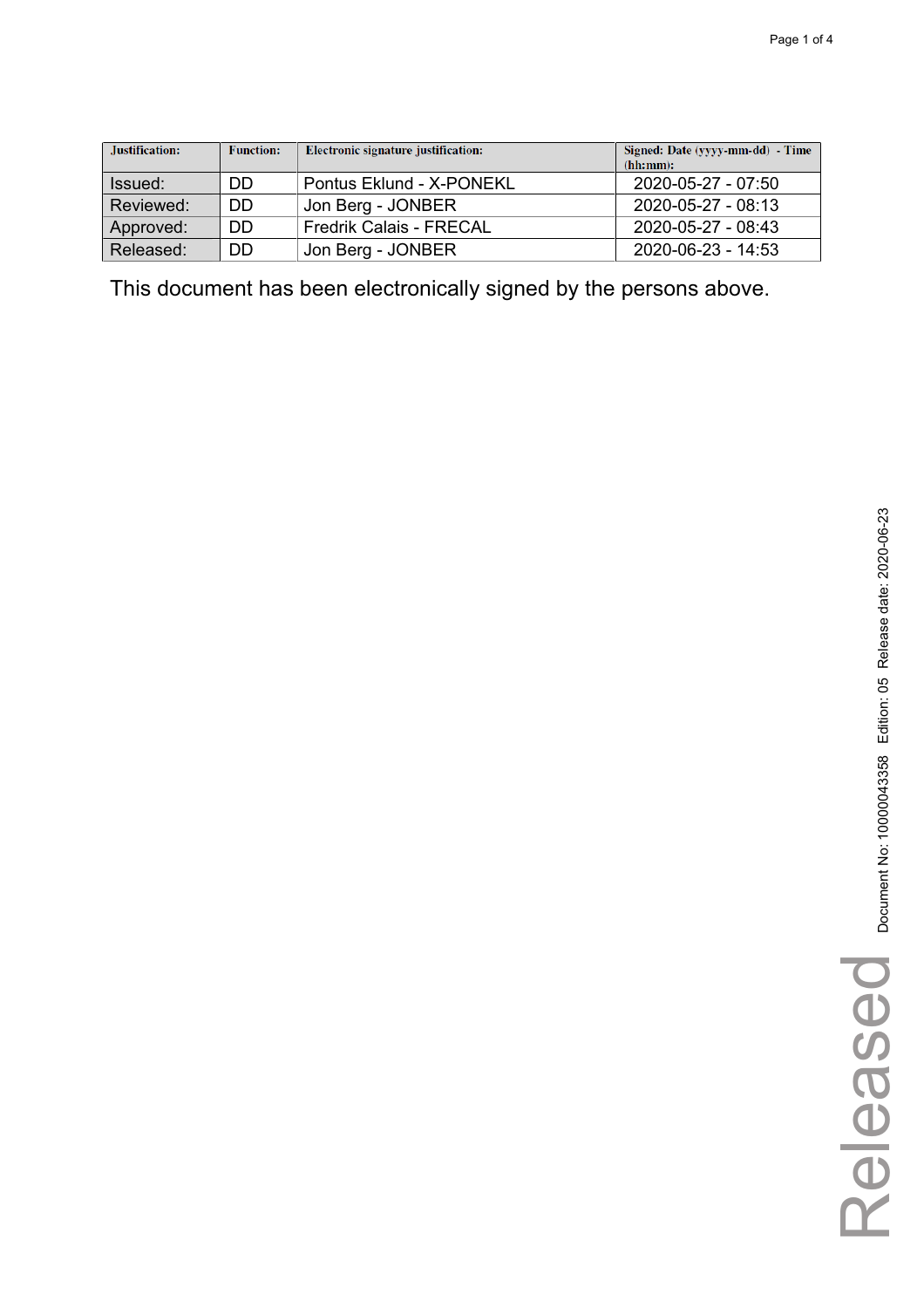

### Provox® HME Cap



### Product description:

Provox HME Cap is a dome-shaped titanium ring for rehabilitation after total laryngectomy. It allows use of the Provox FreeHands HME Cassettes without the Provox FreeHands HME Speech Valve. The front opening of the cap can be occluded manually to speak.

Atos Medical AB Kraftgatan 8, P.O Box 183 SE-242 22 Hörby, Sweden Tel: +46 (0) 415 198 00

Web Site: www.atosmedical.com<br>F-mail: info@atosmedical.com E-mail: info@atosmedical.com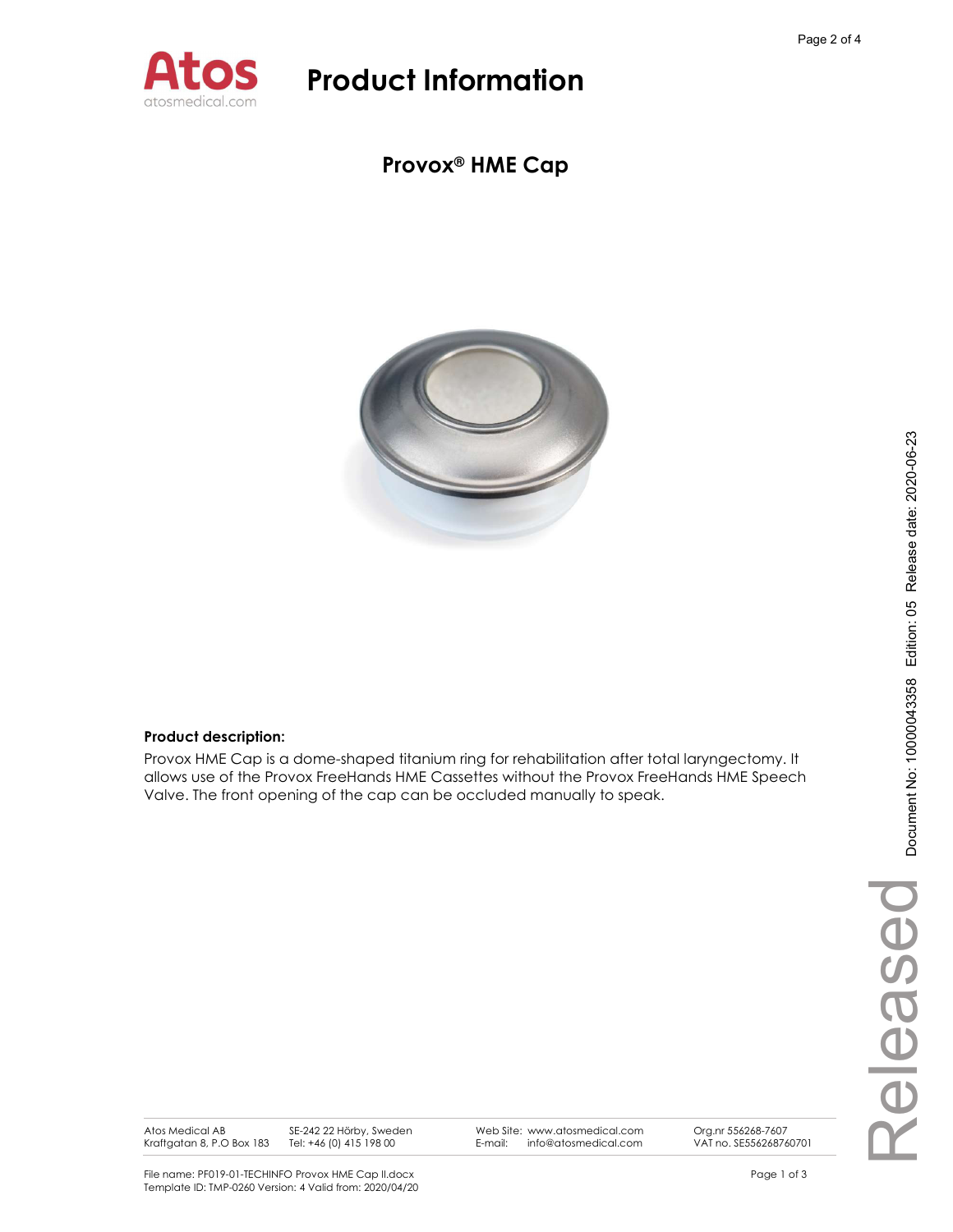

| Document ID:                            | PF019-01-TechInfo                                                                                                                                                                    | <b>Edition:</b> | 05 |
|-----------------------------------------|--------------------------------------------------------------------------------------------------------------------------------------------------------------------------------------|-----------------|----|
| <b>Manufacturer:</b>                    | Atos Medical AB<br>Kraftgatan 8, P.O. Box 183,<br>SE-242 22 Hörby, Sweden                                                                                                            |                 |    |
| <b>Classification:</b><br>(EU) 2017/745 | Class I (1.1 Rule)                                                                                                                                                                   |                 |    |
| <b>Intended Use:</b>                    | Provox HME Cap is a single patient use, dome-shaped titanium ring, that<br>allows use of Provox FreeHands HME cassette (REF 8220, 8221) without<br>Provox FreeHands FlexiVoice.      |                 |    |
|                                         | Provox HME Cap is only intended for use when using Provox FreeHands<br>FlexiVoice is not recommended, i.e. when sleeping.                                                            |                 |    |
|                                         | Provox HME Cap cannot be used with any other type of HME cassette.<br>The front opening of the cap can be occluded manually to speak.<br>Provox HME Cap can be cleaned and reused.   |                 |    |
| <b>CE Mark:</b>                         | Yes, the devices are CE marked.                                                                                                                                                      |                 |    |
| <b>GMDN</b> code:                       | 58705 (Tracheostoma protective filter)                                                                                                                                               |                 |    |
| Sterilization:                          | Non-Sterile                                                                                                                                                                          |                 |    |
| <b>Raw material:</b>                    | Titanium                                                                                                                                                                             |                 |    |
| Latex<br>information:                   | Not manufactured with natural rubber latex                                                                                                                                           |                 |    |
| <b>Biological origin:</b>               | The device is not manufactured with materials derived from human or animal<br>source.                                                                                                |                 |    |
| <b>Handling and</b><br>storage:         | Store the product dry and away from sunlight at room temperature. Excursions<br>permitted between 2°C - 42°C.                                                                        |                 |    |
| <b>Waste handling</b><br>and disposal:  | Waste handling and disposal should be carried out in agreement with<br>medical practice and applicable national laws and legislations. Used<br>product may be a potential biohazard. |                 |    |
| <b>Hazardous</b><br>components:         | None                                                                                                                                                                                 |                 |    |
| <b>Expiration date:</b>                 | 5 years after manufacturing.                                                                                                                                                         |                 |    |
| Packaging:                              | HME Cap is separately packed in a mini grip plastic bag, then a cardboard<br>box.                                                                                                    |                 |    |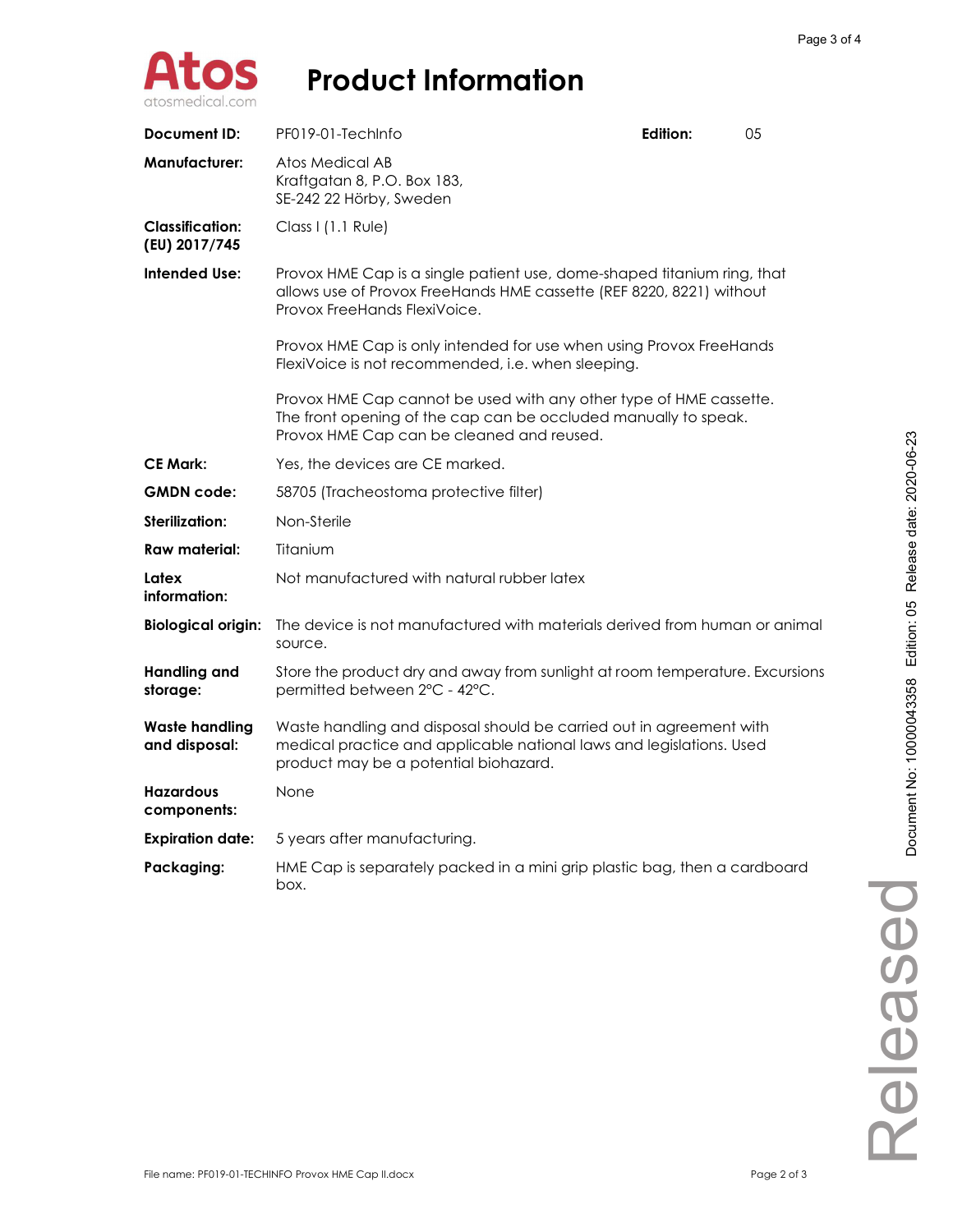

### Devices under Basic UDI-DI: 7331791-HME-A-000-0002-F2

| <b>REF</b> | <b>Name</b>    | $UDI-D$        |
|------------|----------------|----------------|
| 7730       | Provox HME Cap | 07331791003011 |

| Range                         | <b>BASIC UDI-DI</b>       |
|-------------------------------|---------------------------|
| Provox FreeHands HME Cassette | 7331791-HME-0-000-0003-XJ |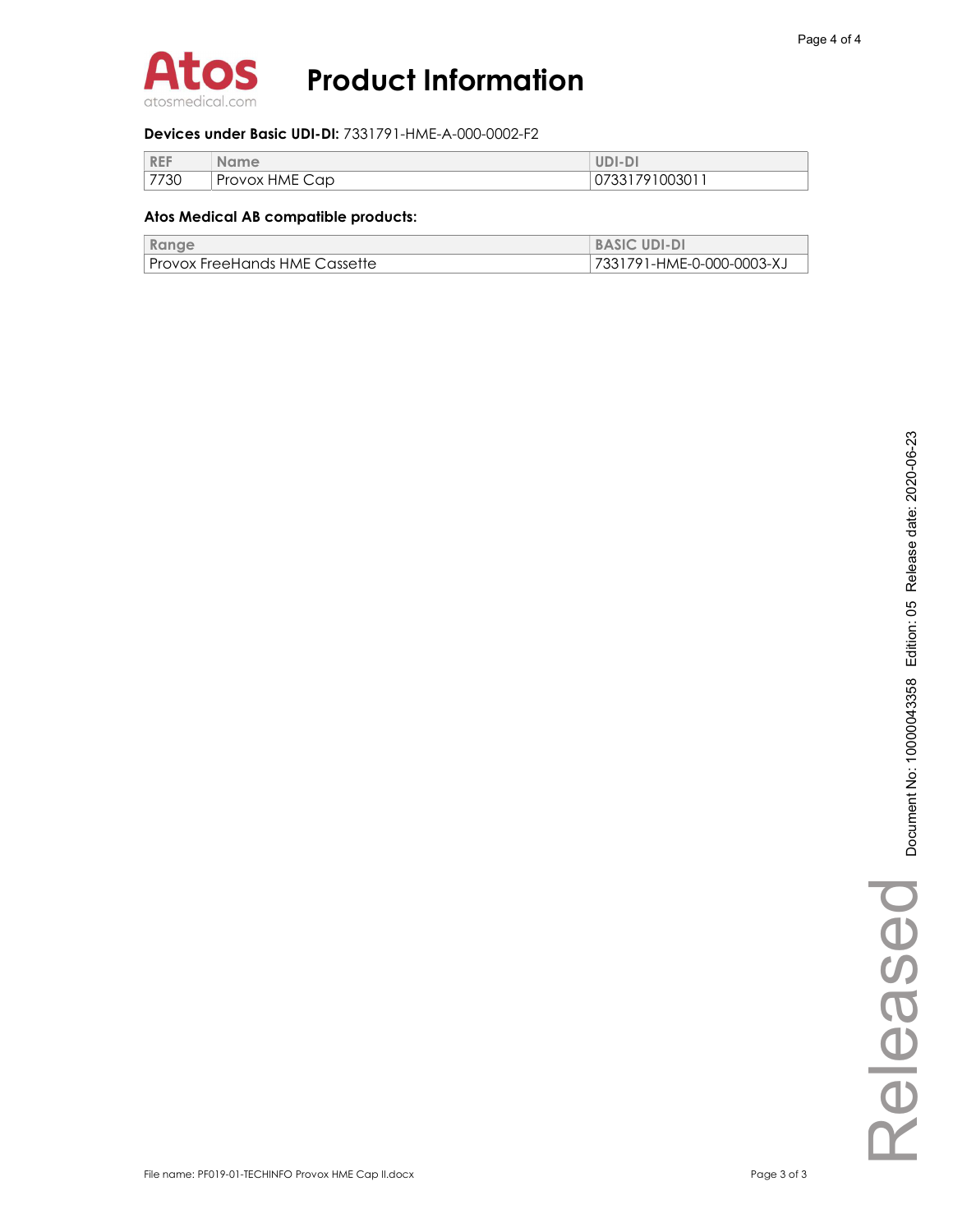| Justification: | <b>Function:</b> | Electronic signature justification: | Signed: Date (yyyy-mm-dd) - Time<br>(hh:mm): |
|----------------|------------------|-------------------------------------|----------------------------------------------|
| Issued:        | QA               | Peter Sundsten - X-PETSUN           | 2020-04-22 - 10:12                           |
| Reviewed:      | DD               | Jon Berg - JONBER                   | 2020-04-22 - 15:00                           |
| Approved:      | DD               | <b>Fredrik Calais - FRECAL</b>      | 2020-04-23 - 09:11                           |
| Released:      | QA               | Peter Sundsten - X-PETSUN           | 2020-05-13 - 14:27                           |

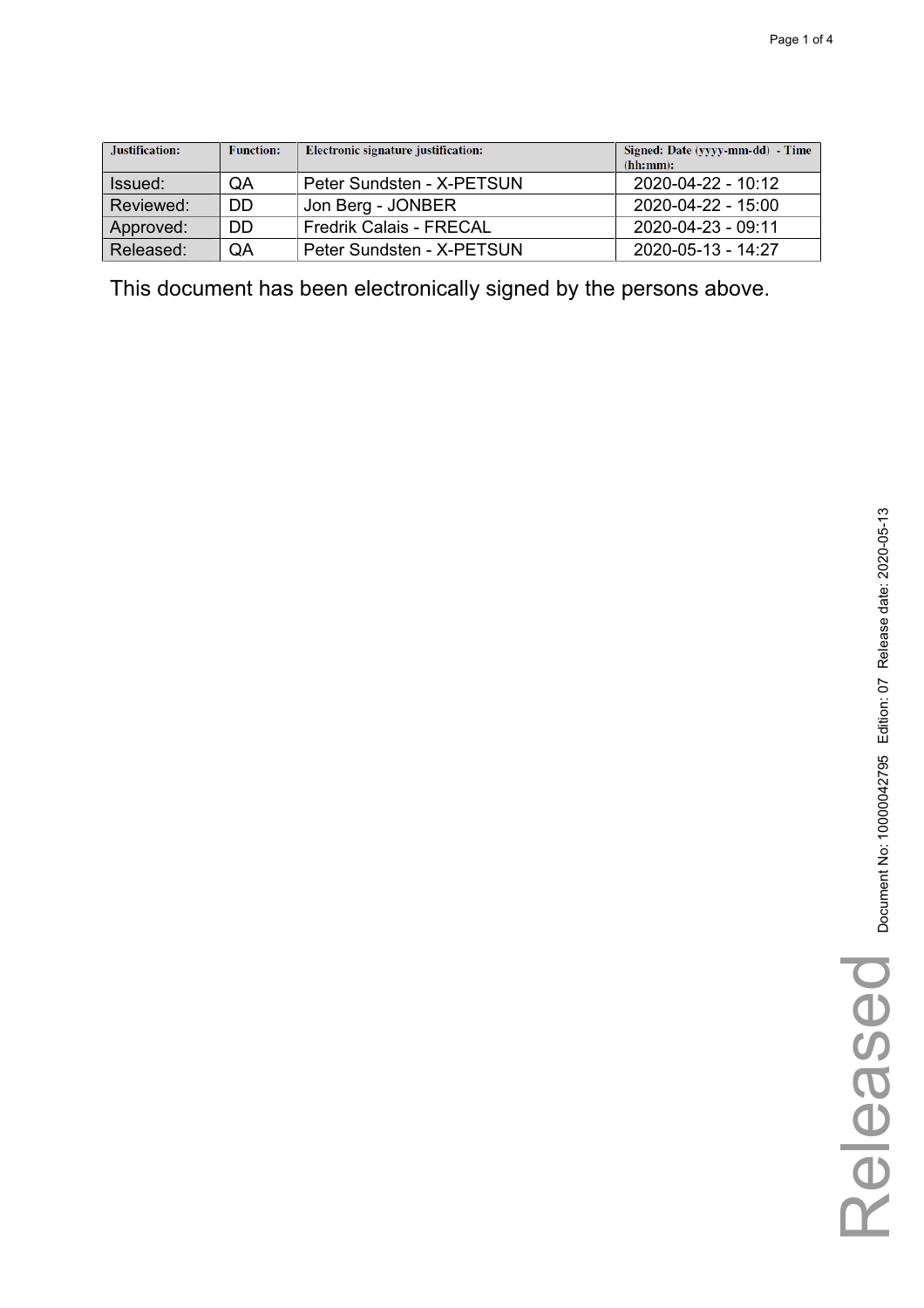

### **Provox® FreeHands HME**



### **Product description:**

Provox FreeHands HMEs are designed to allow automatic tracheostoma closure (instead of digital stoma occlusion) for voice prosthesis users (e.g. Provox, Voice Prosthesis), while providing heat-and-moisture-exchange (HME, via the Provox FreeHands Cassette) for pulmonary rehabilitation. The device should be adjusted for the end user by a clinician trained in voice and pulmonary rehabilitation, e.g. a speech pathologist, before it can be used without supervision – *this does not apply for Provox FreeHands FlexiVoice*.

Atos Medical AB Kraftgatan 8, P.O Box 183 SE-242 22 Hörby, Sweden Tel: +46 (0) 415 198 00

Web Site: www.atosmedical.com E-mail: info@atosmedical.com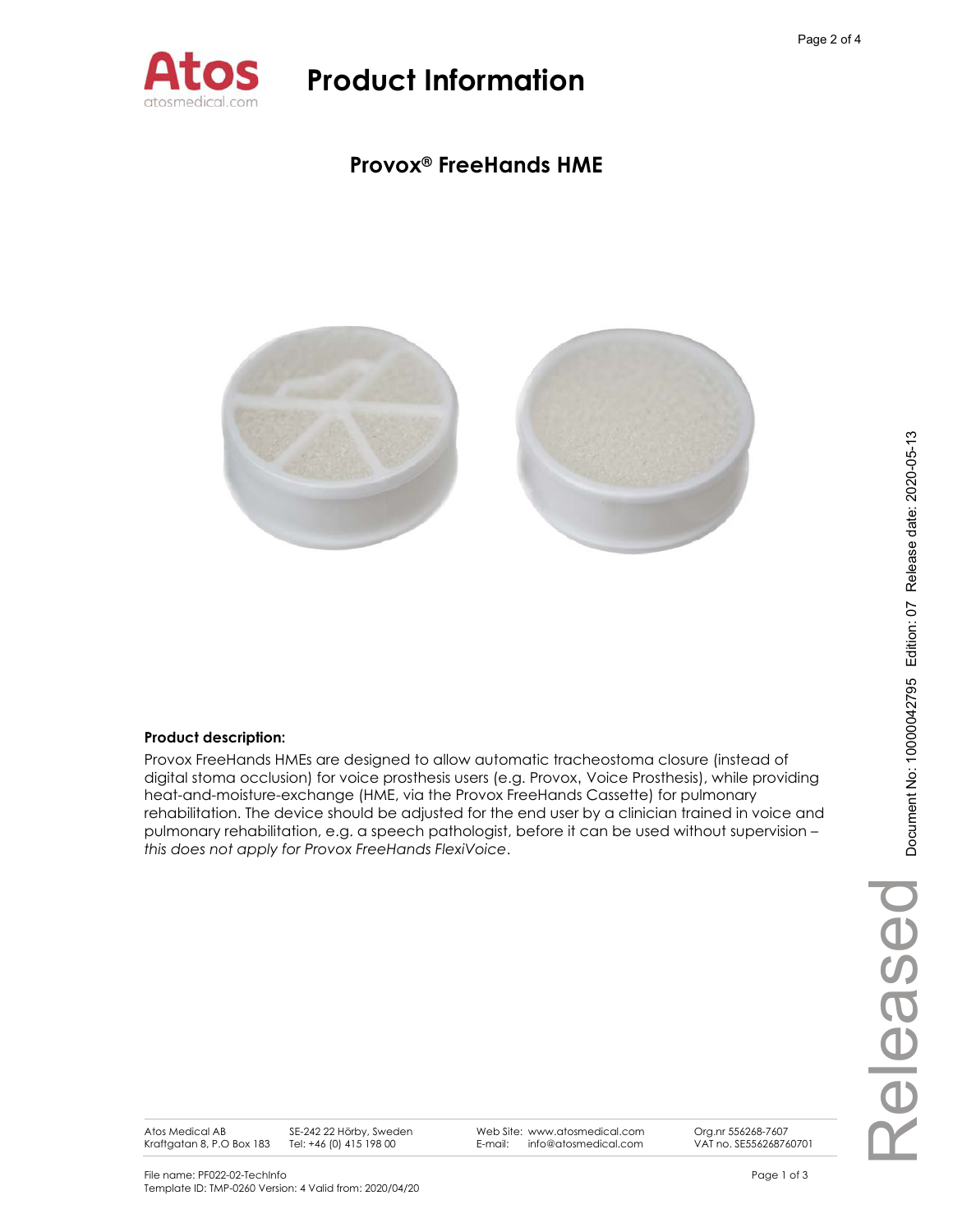

| <b>Document ID:</b>                     | PF022-02-TechInfo                                                                                                                                                                                                                                                                                                                                                                                                                                                                                                                                                                                                         |                                                                           | Edition:                       | 07               |  |
|-----------------------------------------|---------------------------------------------------------------------------------------------------------------------------------------------------------------------------------------------------------------------------------------------------------------------------------------------------------------------------------------------------------------------------------------------------------------------------------------------------------------------------------------------------------------------------------------------------------------------------------------------------------------------------|---------------------------------------------------------------------------|--------------------------------|------------------|--|
| Manufacturer:                           |                                                                                                                                                                                                                                                                                                                                                                                                                                                                                                                                                                                                                           | Atos Medical AB<br>Kraftgatan 8, P.O. Box 183,<br>SE-242 22 Hörby, Sweden |                                |                  |  |
| <b>Classification:</b><br>(EU) 2017/745 | Class I, Rule 1                                                                                                                                                                                                                                                                                                                                                                                                                                                                                                                                                                                                           |                                                                           |                                |                  |  |
| <b>Intended Use:</b>                    | Provox FreeHands HME Cassette/Moist/Flow is intended for single use for<br>spontaneously breathing laryngectomized patients, utilizing a voice prosthesis<br>and must be used in combination with a Provox FreeHands speaking valve, a<br>Provox cap or Digitop O2. Provox FreeHands combines pulmonary<br>rehabilitation with its Heat and Moisture Exchanging functionality with voice<br>rehabilitation using an Automatic Speaking Valve or Manual Occlusion. The<br>HME conditions inhaled air by retaining heat and moisture from the exhaled<br>air. The device also partially restores lost breathing resistance. |                                                                           |                                |                  |  |
| CE Mark:                                |                                                                                                                                                                                                                                                                                                                                                                                                                                                                                                                                                                                                                           | Yes, the devices are CE marked.                                           |                                |                  |  |
| <b>GMDN code:</b>                       |                                                                                                                                                                                                                                                                                                                                                                                                                                                                                                                                                                                                                           | 58705 (Tracheostoma protective filter)                                    |                                |                  |  |
| <b>Sterilization:</b>                   | Non-sterile                                                                                                                                                                                                                                                                                                                                                                                                                                                                                                                                                                                                               |                                                                           |                                |                  |  |
| <b>Raw material:</b>                    | Cassette: Styrene-ethylene-butadiene-styrene (SEBS) and Polyurethane (PUR).<br>Foam: Polyurethane (PUR) with calcium chloride (CaCl2)                                                                                                                                                                                                                                                                                                                                                                                                                                                                                     |                                                                           |                                |                  |  |
| Latex<br>information:                   | Not manufactured with natural rubber latex                                                                                                                                                                                                                                                                                                                                                                                                                                                                                                                                                                                |                                                                           |                                |                  |  |
| <b>Biological origin:</b>               | The device is not manufactured with materials derived from human or animal<br>source.                                                                                                                                                                                                                                                                                                                                                                                                                                                                                                                                     |                                                                           |                                |                  |  |
| Handling and<br>storage:                | Store the product dry and away from sunlight at room temperature. Excursions<br>permitted between 2°C - 42°C.                                                                                                                                                                                                                                                                                                                                                                                                                                                                                                             |                                                                           |                                |                  |  |
| Waste handling<br>and disposal:         | Waste handling and disposal should be carried out in agreement with<br>medical practice and applicable national laws and legislations. Used<br>product may be a potential biohazard.                                                                                                                                                                                                                                                                                                                                                                                                                                      |                                                                           |                                |                  |  |
| <b>Hazardous</b><br>components:         | None                                                                                                                                                                                                                                                                                                                                                                                                                                                                                                                                                                                                                      |                                                                           |                                |                  |  |
| <b>Expiration date:</b>                 | 3 years after manufacturing.                                                                                                                                                                                                                                                                                                                                                                                                                                                                                                                                                                                              |                                                                           |                                |                  |  |
| Packaging:                              | HMEs are packed in plastic bags made of polyethylene that are placed in a<br>cardboard box. The following configurations are present:                                                                                                                                                                                                                                                                                                                                                                                                                                                                                     |                                                                           |                                |                  |  |
|                                         | <b>REF</b>                                                                                                                                                                                                                                                                                                                                                                                                                                                                                                                                                                                                                | #HMEs per plastic bag                                                     | #Plastic bags in cardboard box | #HMEs in product |  |
|                                         | 8220, 8221                                                                                                                                                                                                                                                                                                                                                                                                                                                                                                                                                                                                                | 10                                                                        | 3                              | 30               |  |
|                                         | 8220-18,<br>8221-18                                                                                                                                                                                                                                                                                                                                                                                                                                                                                                                                                                                                       | 10                                                                        | 3                              | 30               |  |

10 2 20

Released

Released

8222-18, 8223-18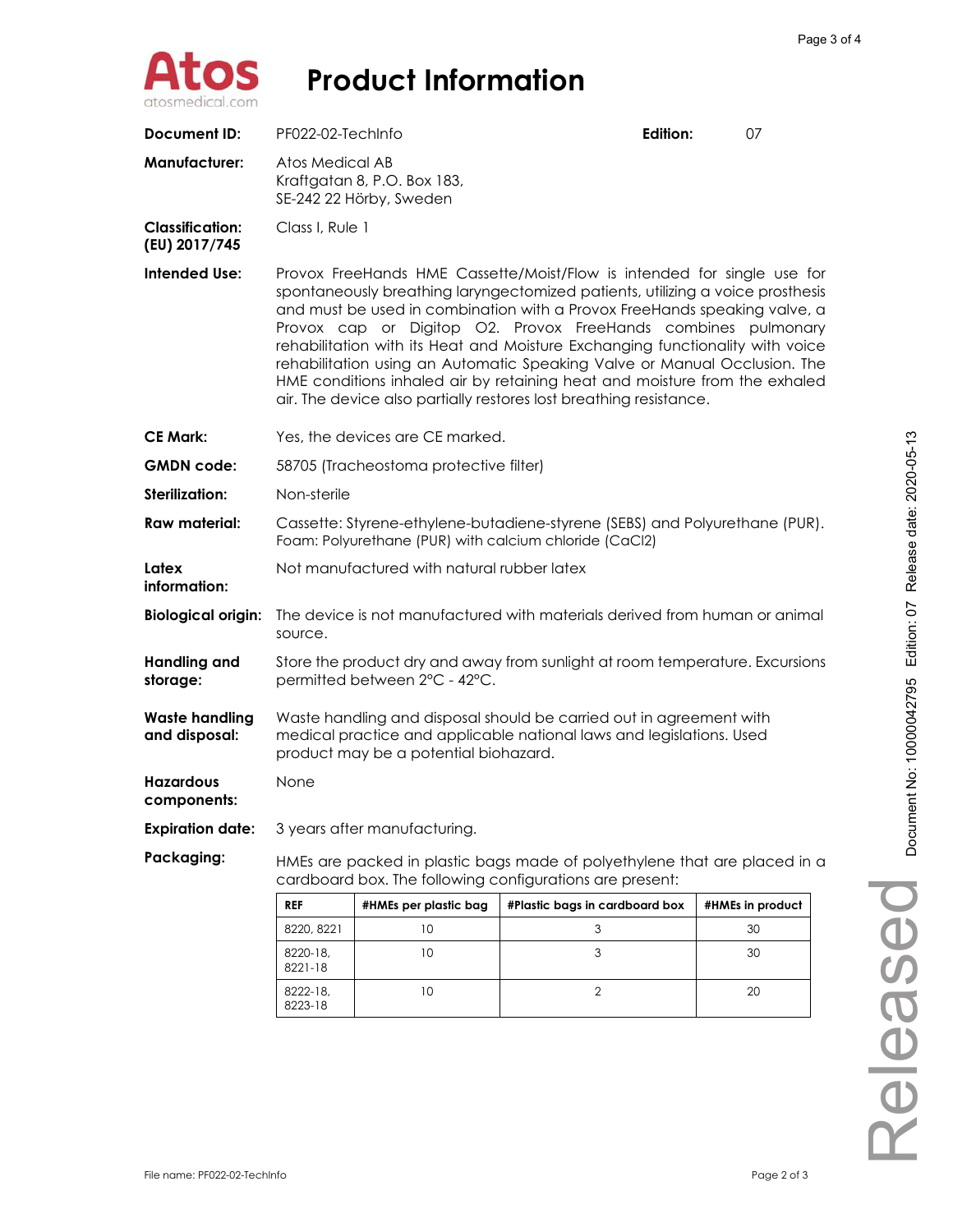

### **Devices under Basic UDI-DI:** 7331791-HME-0-000-0003-XJ

| <b>REF</b> | <b>Name</b>                                   | UDI-DI         |
|------------|-----------------------------------------------|----------------|
| 8220       | Provox FreeHands HME Moist (30 pcs)           | 07331791008368 |
| 8221       | Provox FreeHands HME Flow (30 pcs)            | 07331791008375 |
|            | 8220-18 Provox FreeHands HME Moist (30 pcs)   | 07331791012372 |
|            | 8221-18 Provox FreeHands HME Flow (30 pcs)    | 07331791013553 |
|            | 8222-18   Provox FreeHands HME Moist (20 pcs) | 07331791013560 |
|            | 8223-18   Provox FreeHands HME Flow (20 pcs)  | 07331791013577 |

| Range                       | <b>BASIC UDI-DI</b>       |
|-----------------------------|---------------------------|
| Provox StabiliBase          | 7331791-ADH-0-000-0000-CQ |
| Provox XtraBase             | 7331791-ADH-0-000-0000-CQ |
| Provox StabiliBase OptiDerm | 7331791-ADH-0-000-0000-CQ |
| Provox Flexiderm            | 7331791-ADH-0-000-0000-CQ |
| Provox Optiderm             | 7331791-ADH-0-000-0000-CQ |
| Provox LaryTube             | 7331791-LTU-0-000-0002-3E |
| Provox LaryButton           | 7331791-LTU-0-000-0000-38 |
| Provox HME Cassette Adaptor | 7331791-HME-A-000-0003-F5 |
| Provox HME Cap              | 7331791-HME-A-000-0002-F2 |
| Provox FreeHands FlexiVoice | 7331791-HME-0-000-0003-XJ |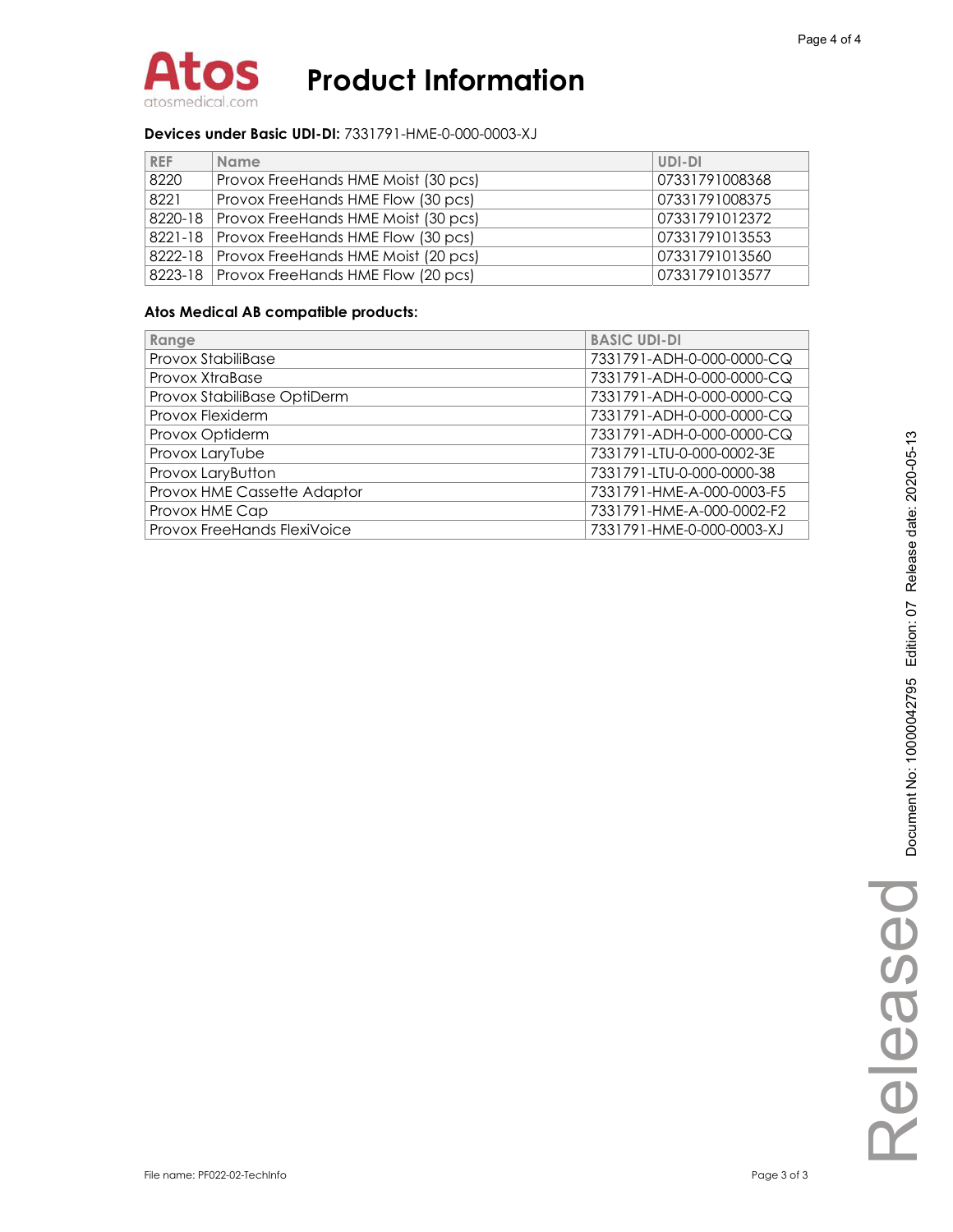| Justification: | <b>Function:</b> | Electronic signature justification: | Signed: Date (yyyy-mm-dd) - Time<br>(hh:mm): |
|----------------|------------------|-------------------------------------|----------------------------------------------|
| Issued:        | DD               | Peter Sundsten - PETSUN             | 2021-01-12 - 09:14                           |
| Reviewed:      | QA               | John Wennborg - JOHWEN              | 2021-01-12 - 12:58                           |
| Approved:      | <b>DD</b>        | Diana Tieger - DIATIE               | 2021-01-13 - 15:59                           |
| Released:      | DD               | Peter Sundsten - PETSUN             | 2021-02-18 - 10:16                           |

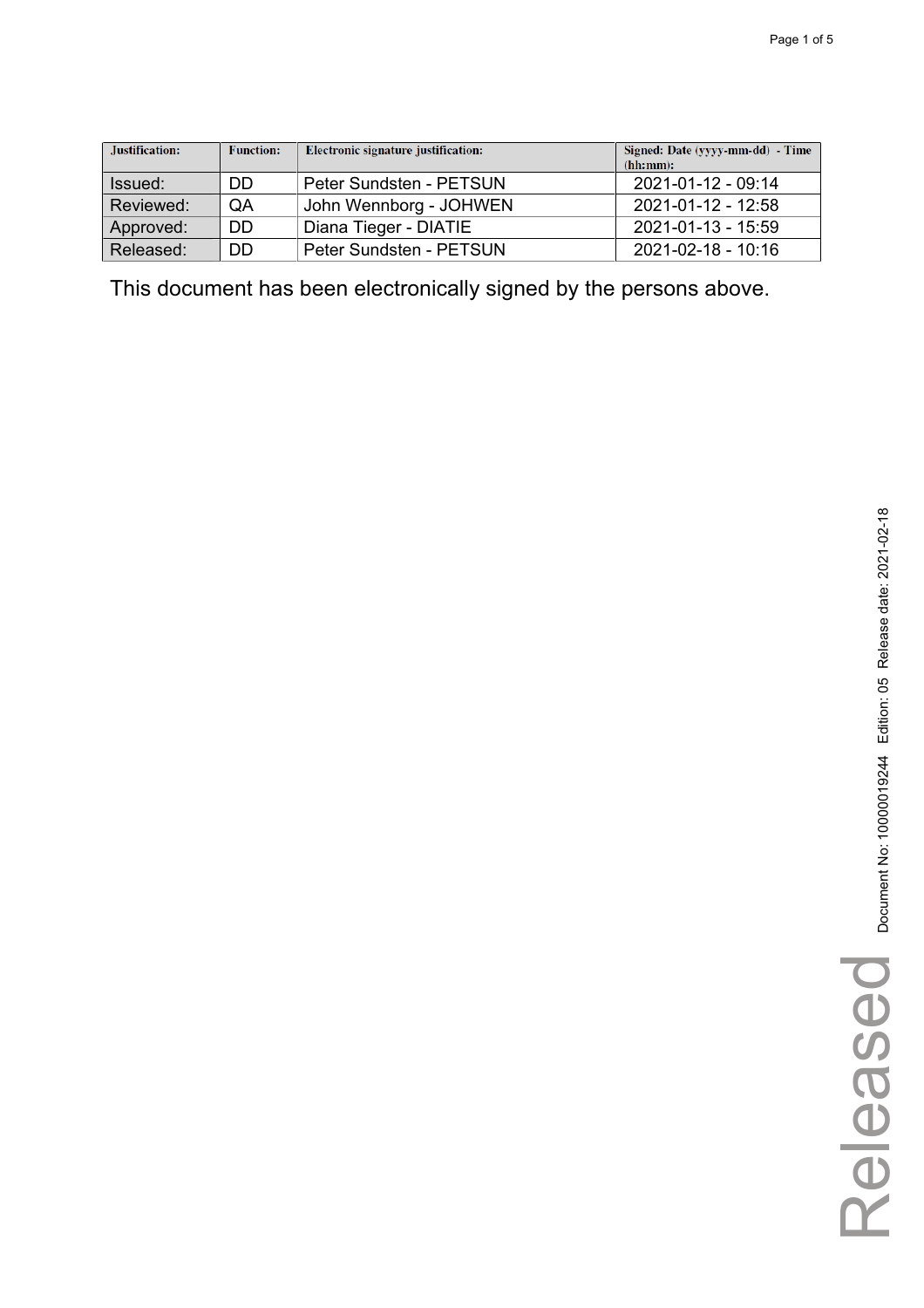

### **Provox® FreeHands FlexiVoice**



### **Product description:**

The Provox FreeHands FlexiVoice consists of two parts assembled together, a speaking valve for single patient use and a disposable HME cassette.

The speaking valve is made of plastic and the membrane is made of silicone. The HME cassette is also made of plastic and a salt treated polyurethane foam.

The speaking valve has two modes; Automatic Speaking Mode and Locked Mode. Rotating the top of the speaking valve moves the device into the automatic speaking or the locked position. Speaking can be done both by using the automatic speaking valve and by manual occlusion of the opening in the front. Manual occlusion is possible in both modes.

Atos Medical AB Kraftgatan 8

SE-242 35 Hörby, Sweden Tel: +46 (0) 415 198 00

Web Site: www.atosmedical.com E-mail: info@atosmedical.com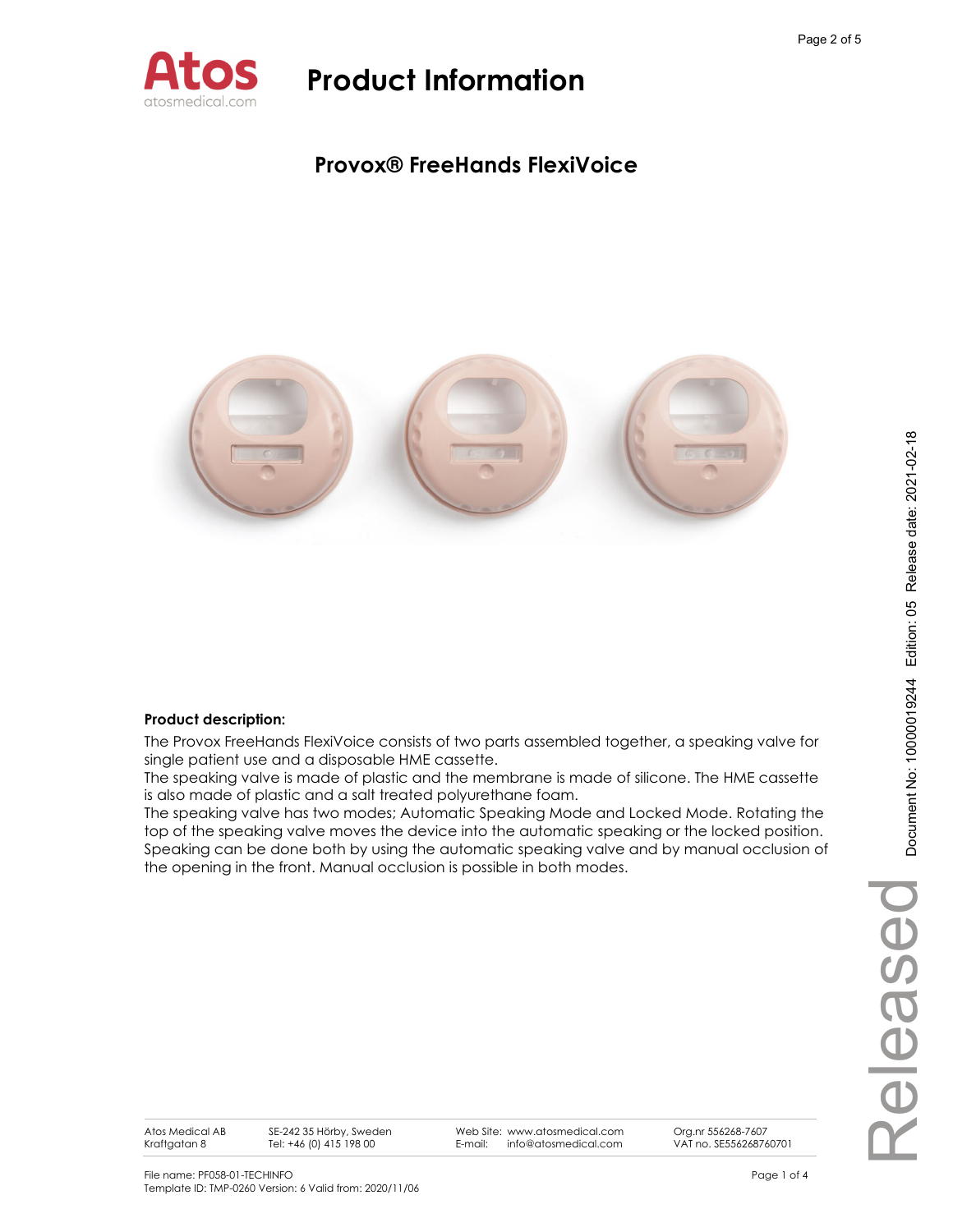

| Document ID:                                            | PF058-01-TechInfo                                                                                                                                                                                                                                                                                                                                                                                                                                                                                                                                                                                                                                                                                                                                                                                                                                                                                                                                                                                                                                                                                                                                                                                                                                                                                                                                                                                                                                                                                                                                                             | Edition: | 05 |
|---------------------------------------------------------|-------------------------------------------------------------------------------------------------------------------------------------------------------------------------------------------------------------------------------------------------------------------------------------------------------------------------------------------------------------------------------------------------------------------------------------------------------------------------------------------------------------------------------------------------------------------------------------------------------------------------------------------------------------------------------------------------------------------------------------------------------------------------------------------------------------------------------------------------------------------------------------------------------------------------------------------------------------------------------------------------------------------------------------------------------------------------------------------------------------------------------------------------------------------------------------------------------------------------------------------------------------------------------------------------------------------------------------------------------------------------------------------------------------------------------------------------------------------------------------------------------------------------------------------------------------------------------|----------|----|
| <b>Manufacturer:</b>                                    | Atos Medical AB<br>Kraftgatan 8<br>SE-242 35 Hörby, Sweden                                                                                                                                                                                                                                                                                                                                                                                                                                                                                                                                                                                                                                                                                                                                                                                                                                                                                                                                                                                                                                                                                                                                                                                                                                                                                                                                                                                                                                                                                                                    |          |    |
| <b>Classification: (EU)</b> Class I, Rule 1<br>2017/745 |                                                                                                                                                                                                                                                                                                                                                                                                                                                                                                                                                                                                                                                                                                                                                                                                                                                                                                                                                                                                                                                                                                                                                                                                                                                                                                                                                                                                                                                                                                                                                                               |          |    |
| <b>Intended Use:</b>                                    | The Provox FreeHands FlexiVoice combines pulmonary rehabilitation using<br>a Heat and Moisture Exchanger with voice rehabilitation using an<br>Automatic Speaking Valve or Manual Occlusion, in laryngectomized<br>patients using a voice prosthesis.                                                                                                                                                                                                                                                                                                                                                                                                                                                                                                                                                                                                                                                                                                                                                                                                                                                                                                                                                                                                                                                                                                                                                                                                                                                                                                                         |          |    |
| Use specifications:                                     | Intended medical indication:<br>Total laryngectomy with a voice prosthesis in situ.<br>Intended patient population:<br>Male and female of any age.<br>Cognitive ability, by a clinician judged as sufficient.<br>Manual dexterity, by a clinician judged as sufficient.<br>Not intended for patients with mechanical ventilation.<br>Intended usage:<br>Single patient use, prescription.<br>Intended part of the body/type of tissue applied to or interacted with:<br>The device will contact intact skin and as external communicating device<br>the contact mode with tissue is indirect via air.<br>Intended user profile:<br>The product is supposed to be handled by the patient but is also handled<br>by physicians, trained nurses, SLPs, clinicians and caregivers.<br>Intended conditions of use:<br>The HME cassette /moist/flow/Life FreeHands HME is for single use. The<br>Speaking valve, Arch and HME Removal Aid are for single patient use.<br>Should only be used when awake. Only intended for laryngectomized<br>patients using a voice prosthesis. Only intended for laryngectomized<br>patients who can tolerate using an HME.<br>Environment including hygienic requirements: Primarily: Home use.<br>Secondary: Hospital use.<br>Frequency of use: Daily continous use, not during sleep.<br>Location: Ambient temperature -20°C to +45°C.<br>Mobility: Only intended for use by patients with sufficient manual dexterity<br>to handle rotation of the speaking valve, assembly/disassembly of the<br>device and insertion/removal of the device. |          |    |
| <b>Contraindications:</b>                               | The product shall not be used by patients with a decreased level of<br>consciousness, patients with reduced mobility of the arms and/or hands, or<br>patients who are unable to remove the device themselves.                                                                                                                                                                                                                                                                                                                                                                                                                                                                                                                                                                                                                                                                                                                                                                                                                                                                                                                                                                                                                                                                                                                                                                                                                                                                                                                                                                 |          |    |
| <b>CE Mark:</b>                                         | Yes, the devices are CE marked.                                                                                                                                                                                                                                                                                                                                                                                                                                                                                                                                                                                                                                                                                                                                                                                                                                                                                                                                                                                                                                                                                                                                                                                                                                                                                                                                                                                                                                                                                                                                               |          |    |
| <b>GMDN</b> code:                                       | 36071                                                                                                                                                                                                                                                                                                                                                                                                                                                                                                                                                                                                                                                                                                                                                                                                                                                                                                                                                                                                                                                                                                                                                                                                                                                                                                                                                                                                                                                                                                                                                                         |          |    |
| Sterilization:                                          | Non-sterile                                                                                                                                                                                                                                                                                                                                                                                                                                                                                                                                                                                                                                                                                                                                                                                                                                                                                                                                                                                                                                                                                                                                                                                                                                                                                                                                                                                                                                                                                                                                                                   |          |    |
| Raw material:                                           | Speaking valve: PP, Silicone and POM.<br>Arch: MABS                                                                                                                                                                                                                                                                                                                                                                                                                                                                                                                                                                                                                                                                                                                                                                                                                                                                                                                                                                                                                                                                                                                                                                                                                                                                                                                                                                                                                                                                                                                           |          |    |

Released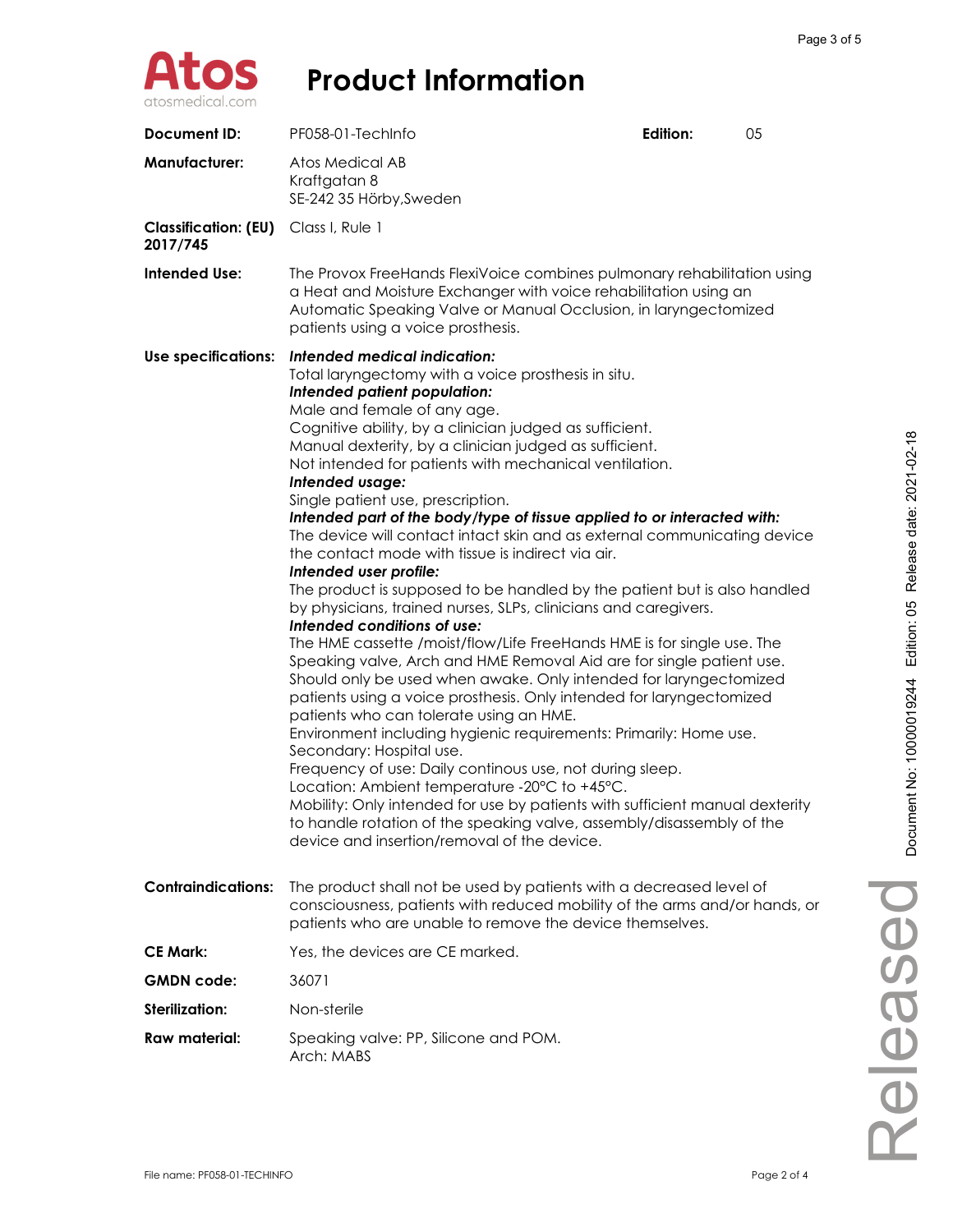

| Latex information:                     | Not manufactured with natural rubber latex                                                                                                                                                                                                                                                                                                                                                                                                                                                                                                                                                                                                                                                                                                                                                                                                                                                                                                                                                                                                                                                                                                                                                                                                                                                                                                                                                                                                                                                                                                                            |
|----------------------------------------|-----------------------------------------------------------------------------------------------------------------------------------------------------------------------------------------------------------------------------------------------------------------------------------------------------------------------------------------------------------------------------------------------------------------------------------------------------------------------------------------------------------------------------------------------------------------------------------------------------------------------------------------------------------------------------------------------------------------------------------------------------------------------------------------------------------------------------------------------------------------------------------------------------------------------------------------------------------------------------------------------------------------------------------------------------------------------------------------------------------------------------------------------------------------------------------------------------------------------------------------------------------------------------------------------------------------------------------------------------------------------------------------------------------------------------------------------------------------------------------------------------------------------------------------------------------------------|
| <b>Biological origin:</b>              | The device is not manufactured with materials derived from human or<br>animal source.                                                                                                                                                                                                                                                                                                                                                                                                                                                                                                                                                                                                                                                                                                                                                                                                                                                                                                                                                                                                                                                                                                                                                                                                                                                                                                                                                                                                                                                                                 |
| <b>Handling and</b><br>storage:        | Store the product dry and away from sunlight at room temperature.<br>Excursions permitted between 2°C - 42°C.                                                                                                                                                                                                                                                                                                                                                                                                                                                                                                                                                                                                                                                                                                                                                                                                                                                                                                                                                                                                                                                                                                                                                                                                                                                                                                                                                                                                                                                         |
| <b>Waste handling</b><br>and disposal: | Waste handling and disposal should be carried out in agreement with<br>medical practice and applicable national laws and legislations. Used<br>product may be a potential biohazard.                                                                                                                                                                                                                                                                                                                                                                                                                                                                                                                                                                                                                                                                                                                                                                                                                                                                                                                                                                                                                                                                                                                                                                                                                                                                                                                                                                                  |
| <b>Hazardous</b><br>components:        | None                                                                                                                                                                                                                                                                                                                                                                                                                                                                                                                                                                                                                                                                                                                                                                                                                                                                                                                                                                                                                                                                                                                                                                                                                                                                                                                                                                                                                                                                                                                                                                  |
| <b>Expiration date:</b>                | 3 years after manufacturing.                                                                                                                                                                                                                                                                                                                                                                                                                                                                                                                                                                                                                                                                                                                                                                                                                                                                                                                                                                                                                                                                                                                                                                                                                                                                                                                                                                                                                                                                                                                                          |
| Packaging:                             | <b>Ref 7757:</b><br>Box with 6 pcs [plastic bag with 5 pcs Provox FreeHands HME Cassette] + 3<br>plastic jars with 1 pc Speaking Valve of each version (light, medium, strong)<br>+ plastic bag with 1 pc Removal Aid + plastic bag with 2 pc Arch + 1 pc IFU<br>Ref 10740.<br>Ref 7760:<br>Box with 3 plastic jars with 1 pc Speaking Valve of each version (light,<br>medium, strong) + plastic bag with 1 pc Removal Aid + plastic bag with 2<br>pc Arch + 1 pc IFU Ref 10740.<br>Ref 8161:<br>Box with 1 plastic jars with 1 pc Speaking Valve Provox FreeHands<br>FlexiVoice Light + plastic bag with 1 pc Removal Aid + plastic bag with 1 pc<br>Arch + 1 pc IFU Ref 10740.<br>Ref 8162:<br>Box with 1 plastic jars with 1 pc Speaking Valve Provox FreeHands<br>FlexiVoice Medium + plastic bag with 1 pc Removal Aid + plastic bag with 1<br>pc Arch + 1 pc IFU Ref 10740.<br>Ref 8163:<br>Box with 1 plastic jars with 1 pc Speaking Valve Provox FreeHands<br>FlexiVoice Strong + plastic bag with 1 pc Removal Aid + plastic bag with 1<br>pc Arch + 1 pc IFU Ref 10740.<br>Ref 8165:<br>Box with 5 plastic bag with 1 pc Arch in each bag.<br>Ref 8166:<br>Box with 1 plastic jars with 1 pc Speaking Valve Provox FreeHands<br>FlexiVoice XtraStrong + plastic bag with 1 pc Removal Aid + plastic bag<br>with $1 pc$ Arch + $1 pc$ IFU Ref 10740.<br>Ref 8210:<br>Box with 2 blisters (FreeHands HME 10pcs) + 3 plastic jars with 1 pc Speaking<br>Valve of each version (light, medium, strong) + plastic bag with 2 pcs Arch<br>+ 1 pc IFU Ref 10740. |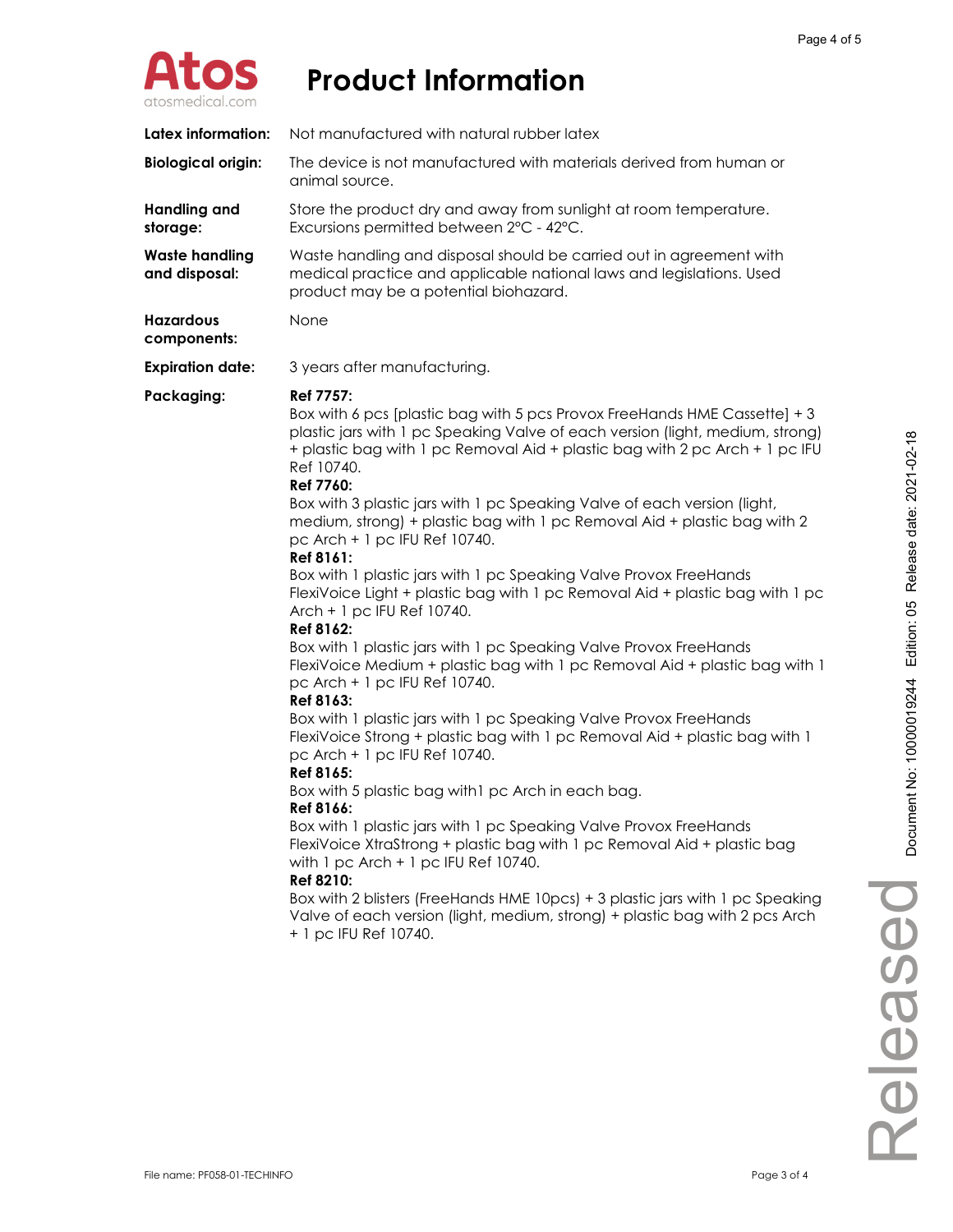

### **Devices under Basic UDI-DI:** 7331791-HME-0-000-0007-XW

| <b>REF</b> | <b>Name</b>                              | UDI-DI         |
|------------|------------------------------------------|----------------|
| 7757       | Provox FreeHands FlexiVoice Set Plus     | 07331791008276 |
| 7760       | Provox FreeHands FlexiVoice Set          | 07331791008283 |
| 8161       | Provox FreeHands FlexiVoice Light        | 07331791008290 |
| 8162       | Provox FreeHands FlexiVoice Medium       | 07331791008306 |
| 8163       | Provox FreeHands FlexiVoice Strong       | 07331791008313 |
| 8165       | Provox FreeHands FlexiVoice Arch (5 pcs) | 07331791010408 |
| 8166       | Provox FreeHands FlexiVoice XtraStrong   | 07331791010668 |
| 7757-18    | Provox FreeHands FlexiVoice Set Plus     | 07331791013508 |
| 7760-18    | Provox FreeHands FlexiVoice Set          | 07331791013515 |
| 8161-18    | Provox FreeHands FlexiVoice Light        | 07331791013461 |
| 8162-18    | Provox FreeHands FlexiVoice Medium       | 07331791012365 |
| 8163-18    | Provox FreeHands FlexiVoice Strong       | 07331791013485 |
| 8166-18    | Provox FreeHands FlexiVoice XtraStrong   | 07331791013492 |
| 8210       | Provox Life FreeHands FV Set Plus        | 07331791015175 |



| Range                     | <b>BASIC UDI-DI</b>       |
|---------------------------|---------------------------|
| Provox FreeHands HME      | 7331791-HME-0-000-0003-XJ |
| Provox Life FreeHands HME | 7331791-HME-0-000-0008-XZ |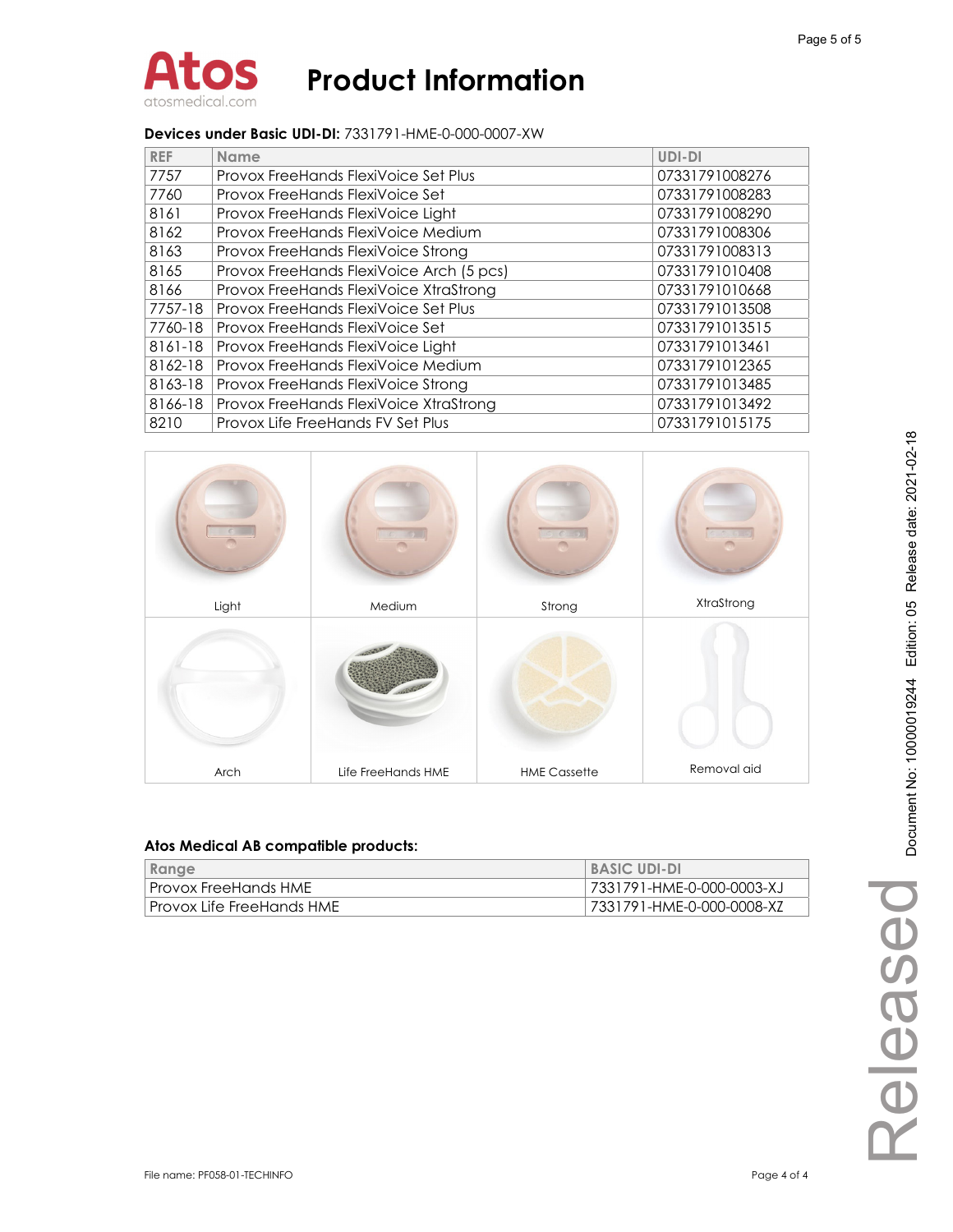| Justification: | <b>Function:</b> | Electronic signature justification: | Signed: Date (yyyy-mm-dd) - Time<br>(hh:mm): |
|----------------|------------------|-------------------------------------|----------------------------------------------|
| Issued:        | QA               | Sara Dahl - X-SARDAH                | 2021-11-10 - 13:01                           |
| Reviewed:      | QA               | John Wennborg - JOHWEN              | 2021-11-10 - 15:05                           |
| Approved:      | DD               | Diana Tieger - DIATIE               | 2021-11-11 - 16:15                           |
| Released:      | QA               | Sara Dahl - X-SARDAH                | 2021-12-10 - 09:53                           |

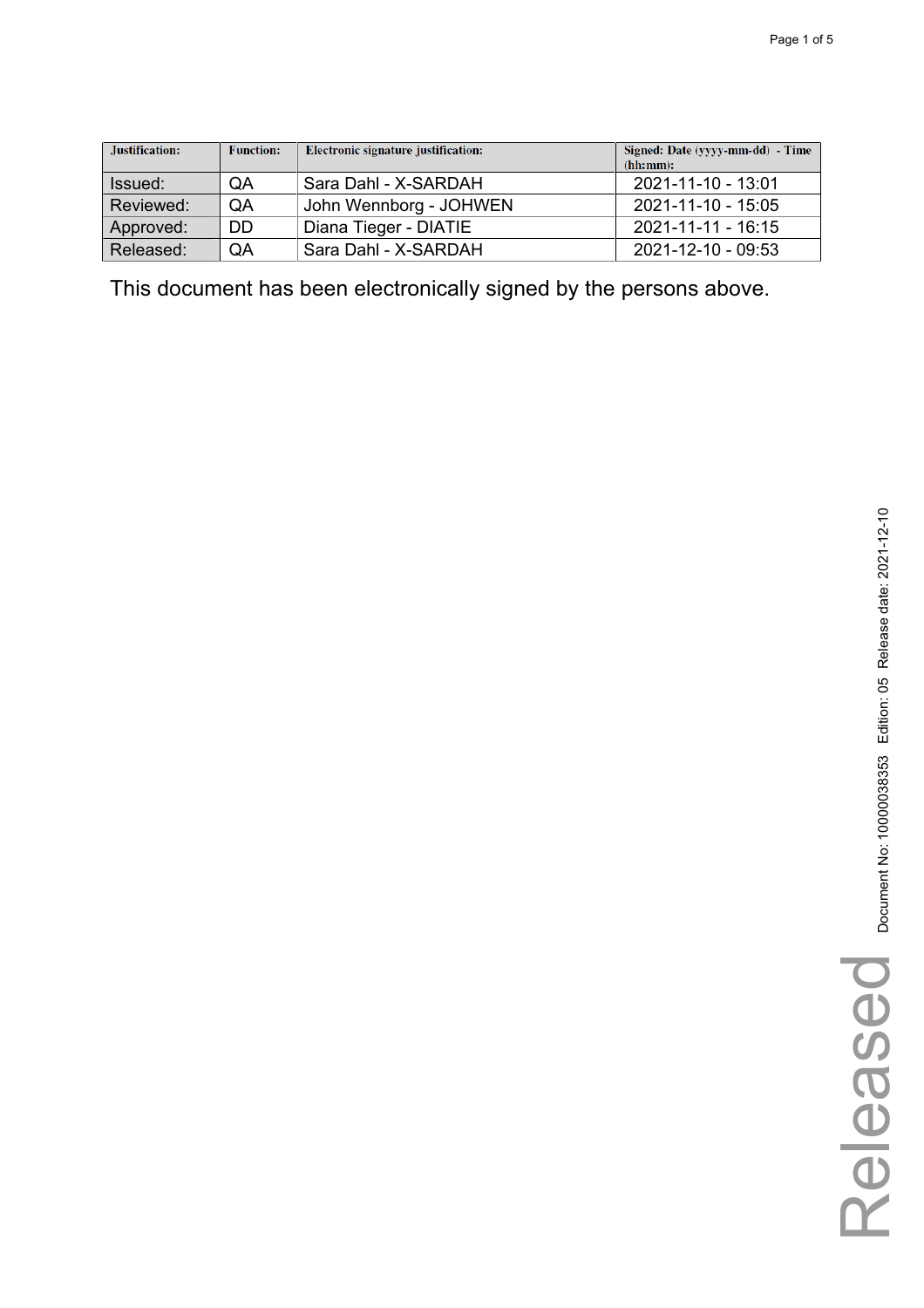

### Provox® FreeHands Support™



### Product description:

The Provox FreeHands Support system consists of two parts; Provox FreeHands Support and Provox FreeHands Support Adhesive.

The reusable Provox FreeHands Support is available in three different variants; 'Flat', 'Medium' and 'Deep'. The three variants, as well as the possibility to adjust the metal ring and plastic parts, enable personal fit. Provox FreeHands Support Adhesive is a single-use adhesive that is attached to the skin, beneath the Provox Adhesive.

Atos Medical AB Kraftgatan 8

SE-242 35 Hörby, Sweden Tel: +46 (0) 415 198 00

Web Site: www.atosmedical.com<br>F-mail: info@atosmedical.com E-mail: info@atosmedical.com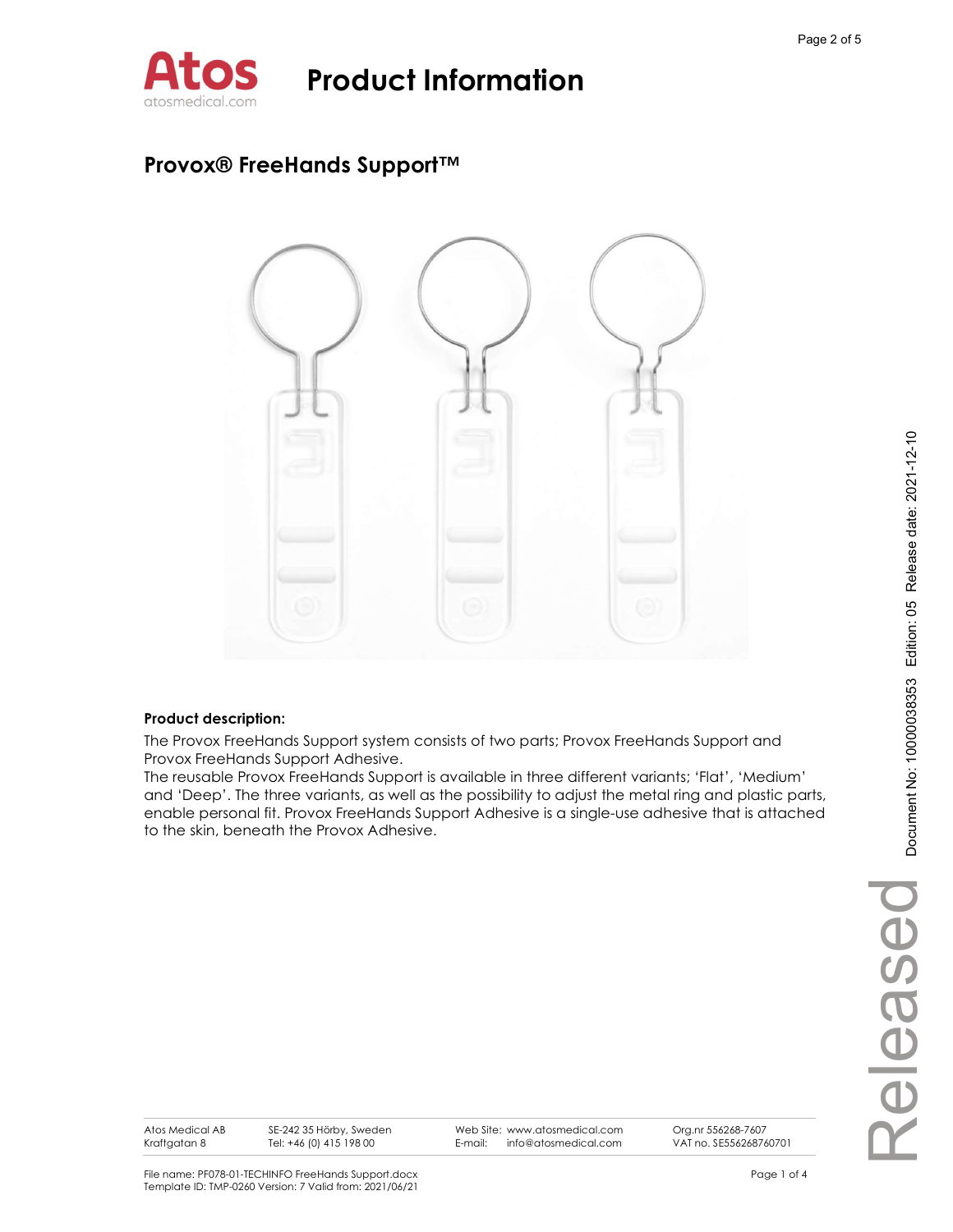

| Document ID:                            | PF078-01-TechInfo                                                                                                                                                                                                                                                                                                                                                                                                                                                                                                                                                                                                                                                                                                                                                                                                                                                                                                                                                                                                                                                                                                                                                                                                                                                                                                                                                                                                          | Edition: | 05 |
|-----------------------------------------|----------------------------------------------------------------------------------------------------------------------------------------------------------------------------------------------------------------------------------------------------------------------------------------------------------------------------------------------------------------------------------------------------------------------------------------------------------------------------------------------------------------------------------------------------------------------------------------------------------------------------------------------------------------------------------------------------------------------------------------------------------------------------------------------------------------------------------------------------------------------------------------------------------------------------------------------------------------------------------------------------------------------------------------------------------------------------------------------------------------------------------------------------------------------------------------------------------------------------------------------------------------------------------------------------------------------------------------------------------------------------------------------------------------------------|----------|----|
| <b>Manufacturer:</b>                    | <b>Atos Medical AB</b><br>Kraftgatan 8<br>SE-242 35 Hörby, Sweden                                                                                                                                                                                                                                                                                                                                                                                                                                                                                                                                                                                                                                                                                                                                                                                                                                                                                                                                                                                                                                                                                                                                                                                                                                                                                                                                                          |          |    |
| <b>Classification: (EU)</b><br>2017/745 | Class 1, Rule 1                                                                                                                                                                                                                                                                                                                                                                                                                                                                                                                                                                                                                                                                                                                                                                                                                                                                                                                                                                                                                                                                                                                                                                                                                                                                                                                                                                                                            |          |    |
| Intended Use:                           | Provox FreeHands Support provides support to the Provox adhesive when<br>using a Provox hands-free speaking valve after total laryngectomy. The<br>device is a single patient use device with a single use adhesive.                                                                                                                                                                                                                                                                                                                                                                                                                                                                                                                                                                                                                                                                                                                                                                                                                                                                                                                                                                                                                                                                                                                                                                                                       |          |    |
| <b>Use specifications:</b>              | Intended medical indication:<br>Product for rehabilitation for patients breathing through a tracheostoma<br>after a total laryngectomy.<br>Intended patient population:<br>Patients of any age.<br>Cognitive ability, by a clinician judged as sufficient.<br>Manual dexterity, by a clinician judged as sufficient.<br>Intended usage:<br>The FreeHands Support is a reusable single patient device whereas the<br>FreeHands Support Adhesive is a (disposable) single use device.<br>The product is intended to be available to patients over-the-counter.<br>Should only be used when awake (i.e., not during sleep). Intended for<br>laryngectomized patients using Provox hands free speaking valves. The<br>product should only be used by patients with sufficient manual dexterity to<br>handle attachment/removal of the device.<br>Intended part of the body/type of tissue applied to or interacted with:<br>The device will contact intact skin.<br>Intended user profile:<br>Patient (Nurse, physician or other caregiver only for fitting and instructions).<br>Intended conditions of use:<br>Environment of use: (Primarily) Home use, secondary hospital use.<br>Frequency of use: Daily use, not during sleep.<br>Location: Ambient temperature -20°C to +45°C<br>Mobility: The product should only be used by patients with sufficient manual<br>dexterity to handle attachment/removal of the device." |          |    |
| <b>Contraindications:</b>               | Do not use Provox FreeHands Support on breached skin.<br>Provox FreeHands Support is NOT intended to be in place during MRI<br>examination (Magnetic Resonance Imaging), or during the period of<br>Radiation Therapy treatment.                                                                                                                                                                                                                                                                                                                                                                                                                                                                                                                                                                                                                                                                                                                                                                                                                                                                                                                                                                                                                                                                                                                                                                                           |          |    |
| <b>CE Mark:</b>                         | Yes. Devices are CE-marked.                                                                                                                                                                                                                                                                                                                                                                                                                                                                                                                                                                                                                                                                                                                                                                                                                                                                                                                                                                                                                                                                                                                                                                                                                                                                                                                                                                                                |          |    |
| <b>GMDN</b> code:                       | 62155 (Tracheostomy base plate, reusable)                                                                                                                                                                                                                                                                                                                                                                                                                                                                                                                                                                                                                                                                                                                                                                                                                                                                                                                                                                                                                                                                                                                                                                                                                                                                                                                                                                                  |          |    |
| Sterilization:                          | Non-sterile                                                                                                                                                                                                                                                                                                                                                                                                                                                                                                                                                                                                                                                                                                                                                                                                                                                                                                                                                                                                                                                                                                                                                                                                                                                                                                                                                                                                                |          |    |
| Raw material:                           | Provox FreeHands Support consists of a ring of stainless steel and a plastic<br>part (Polycarbonate, PC).                                                                                                                                                                                                                                                                                                                                                                                                                                                                                                                                                                                                                                                                                                                                                                                                                                                                                                                                                                                                                                                                                                                                                                                                                                                                                                                  |          |    |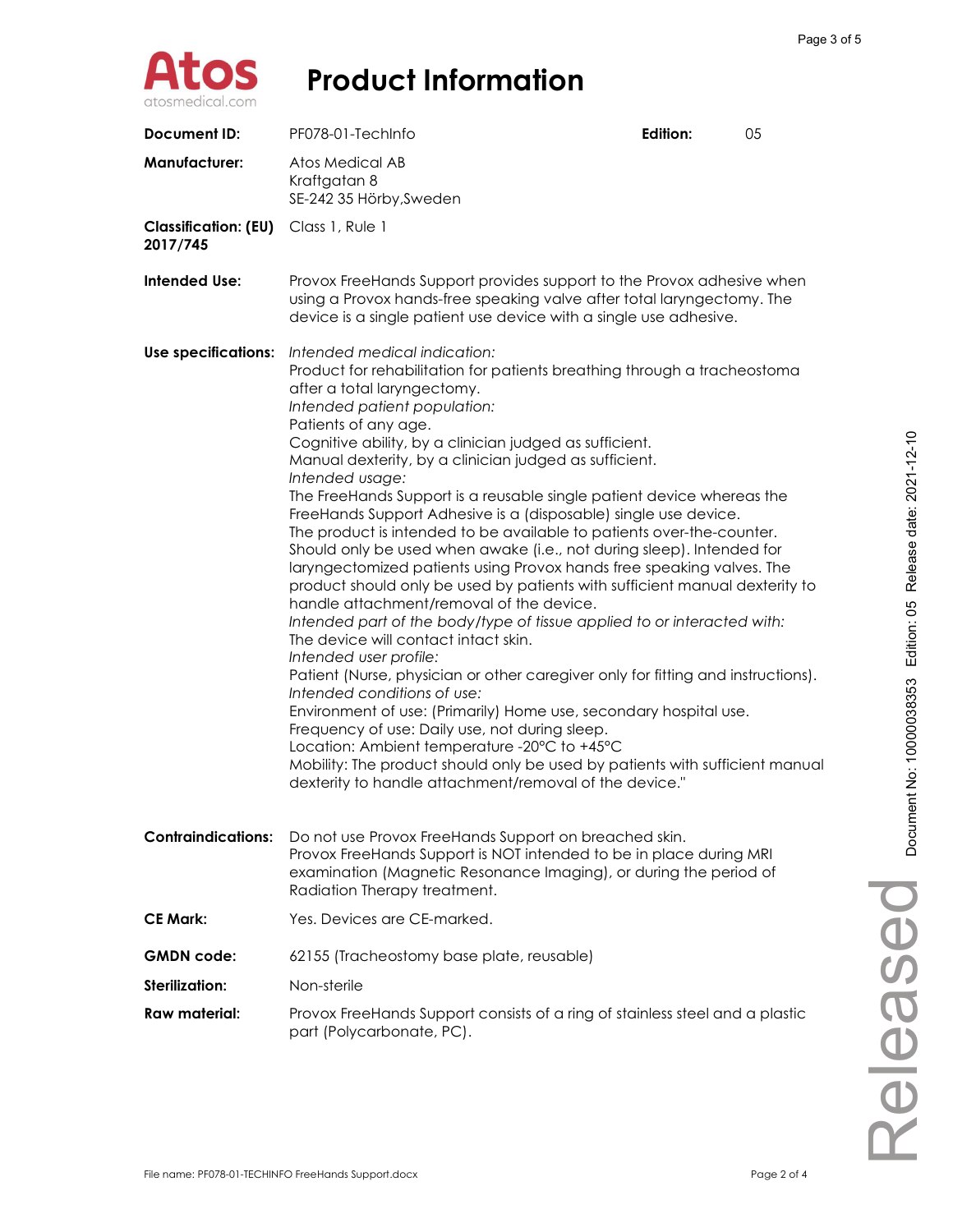

| Latex information:                     | Not manufactured with natural rubber latex                                                                                                                                           |
|----------------------------------------|--------------------------------------------------------------------------------------------------------------------------------------------------------------------------------------|
| <b>Biological origin:</b>              | The device is not manufactured with materials derived from human or<br>animal source.                                                                                                |
| Handling and<br>storage:               | Store the product dry and away from sunlight at room temperature.<br>Excursions permitted between 2°C - 42°C.                                                                        |
| <b>Waste handling</b><br>and disposal: | Waste handling and disposal should be carried out in agreement with<br>medical practice and applicable national laws and legislations. Used<br>product may be a potential biohazard. |
| <b>Hazardous</b><br>components:        | <b>None</b>                                                                                                                                                                          |
| <b>Expiration date:</b>                | 3 years after manufacturing.                                                                                                                                                         |
| Packaging:                             | Provox FreeHands Support is packed in a cardboard box together with<br>instructions for use.                                                                                         |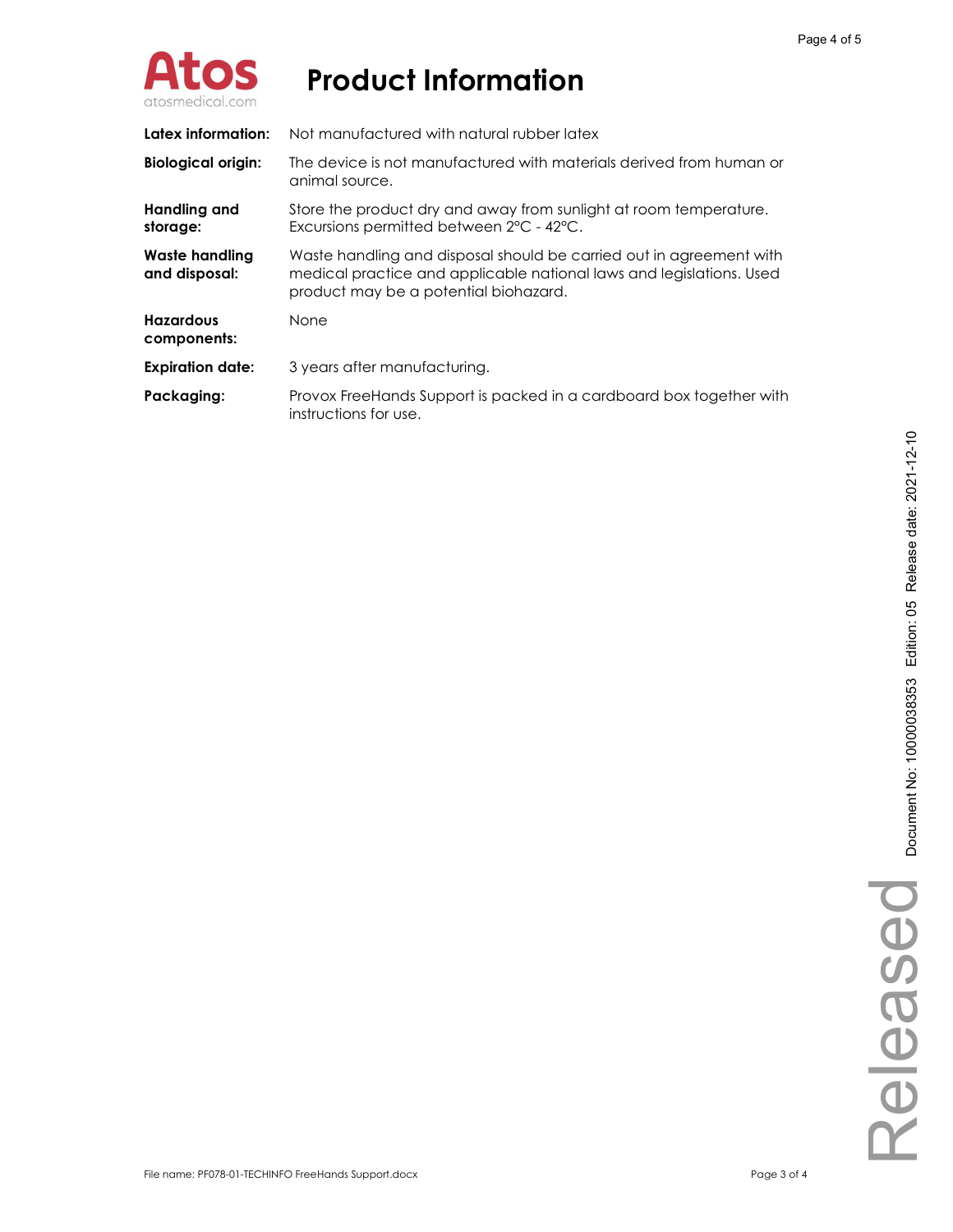

### Devices under Basic UDI-DI: 7331791-HME-A-000-0000-EU

| <b>REF</b> | <b>Name</b>                          | UDI-DI         |
|------------|--------------------------------------|----------------|
| 8020       | Provox FreeHands Support Starter Set | 07331791009266 |
| 8021       | Provox FreeHands Support Flat        | 07331791009273 |
| 8022       | Provox FreeHands Support Medium      | 07331791009280 |
| 8023       | Provox FreeHands Support Deep        | 07331791009297 |

| Range                             | <b>BASIC UDI-DI</b>       |
|-----------------------------------|---------------------------|
| Provox FreeHands Support Adhesive | 7331791-HME-A-000-0004-F8 |
| . Provox FreeHands FlexiVoice .   | 7331791-HME-0-000-0007-XW |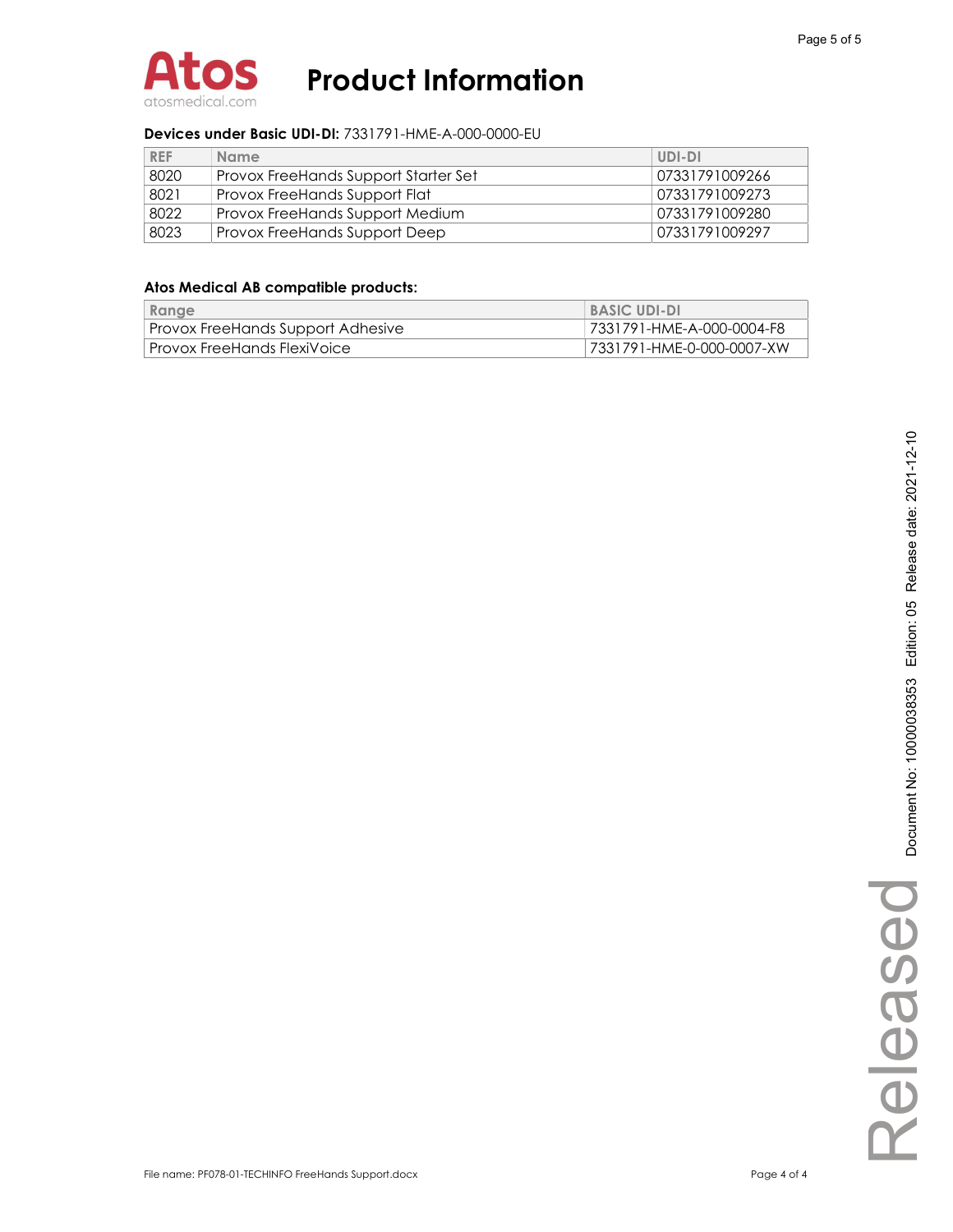| Justification: | <b>Function:</b> | Electronic signature justification: | Signed: Date (yyyy-mm-dd) - Time<br>(hh:mm): |
|----------------|------------------|-------------------------------------|----------------------------------------------|
| Issued:        | DD               | Pontus Eklund - X-PONEKL            | 2020-04-20 - 15:59                           |
| Reviewed:      | DD               | Jon Berg - JONBER                   | 2020-04-20 - 16:55                           |
| Approved:      | DD               | <b>Fredrik Calais - FRECAL</b>      | 2020-04-21 - 14:55                           |
| Released:      | DD               | Pontus Eklund - X-PONEKL            | $2020 - 10 - 28 - 16.38$                     |

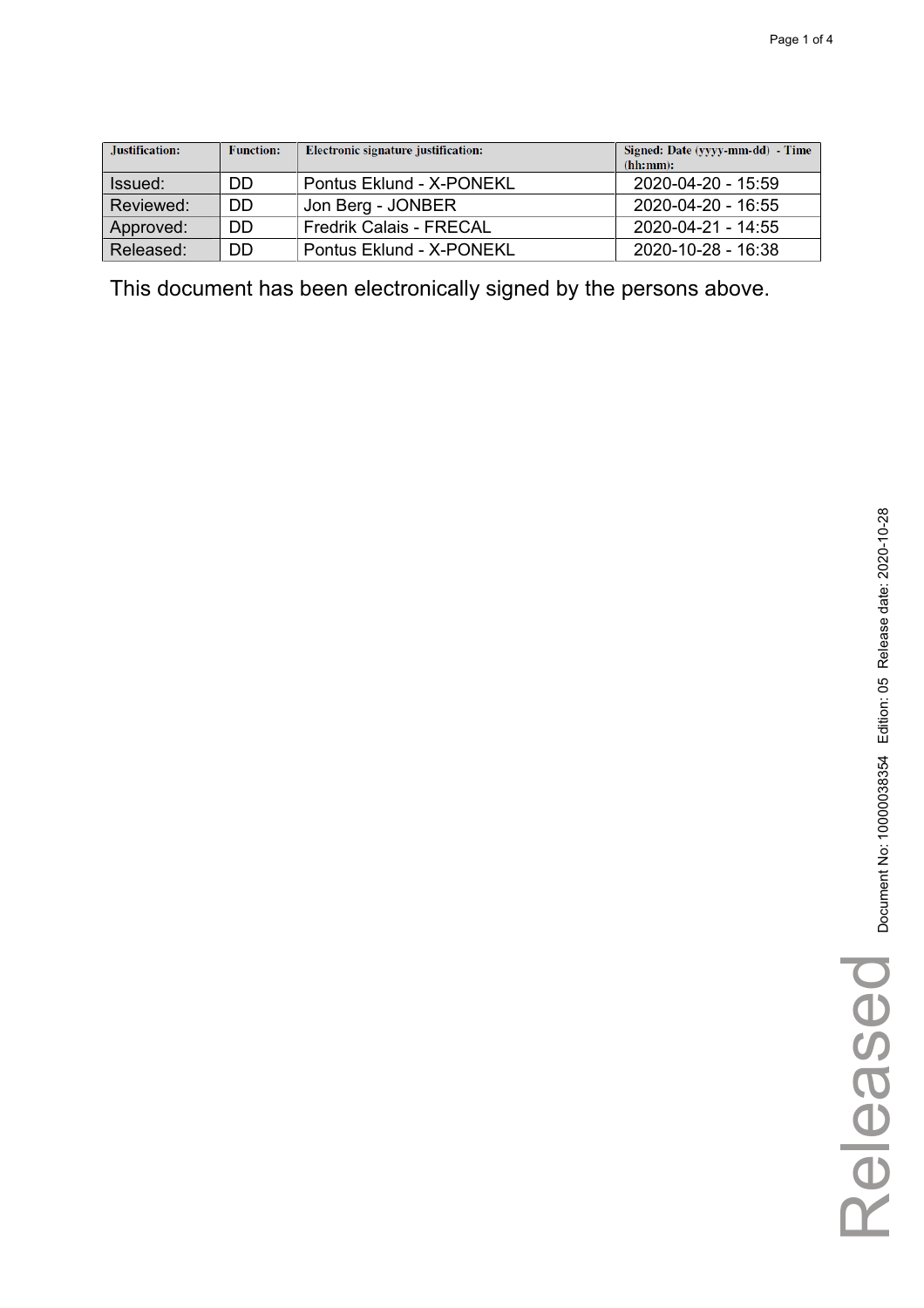

### Provox® FreeHands Support™ Adhesive



### Product description:

The Provox FreeHands Support system consists of two parts; Provox FreeHands Support and Provox FreeHands Support Adhesive.

The reusable Provox FreeHands Support is available in three different variants; 'Flat', 'Medium' and 'Deep'. The three variants, as well as the possibility to adjust the metal ring and plastic parts, enable personal fit. Provox FreeHands Support Adhesive is a single-use adhesive that is attached to the skin, beneath the Provox Adhesive.

Atos Medical AB Kraftgatan 8, P.O Box 183 SE-242 22 Hörby, Sweden Tel: +46 (0) 415 198 00

Web Site: www.atosmedical.com<br>F-mail: info@atosmedical.com E-mail: info@atosmedical.com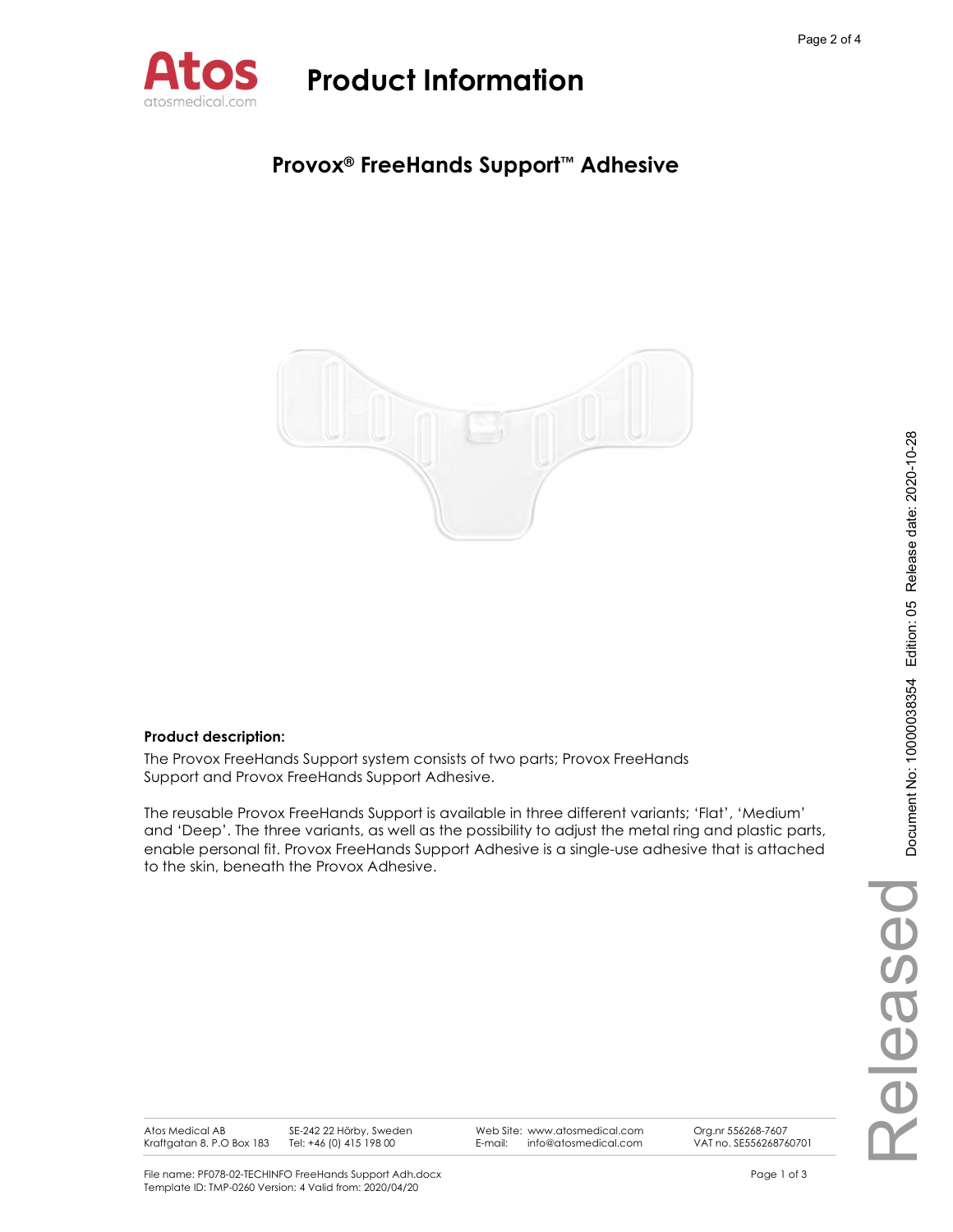

| <b>Document ID:</b>                     | PF078-02-TechInfo                                                                                                                                                                                                    | Edition: | 05 |  |
|-----------------------------------------|----------------------------------------------------------------------------------------------------------------------------------------------------------------------------------------------------------------------|----------|----|--|
| <b>Manufacturer:</b>                    | Atos Medical AB<br>Kraftgatan 8, P.O. Box 183,<br>SE-242 22 Hörby, Sweden                                                                                                                                            |          |    |  |
| <b>Classification:</b><br>(EU) 2017/745 | Class I, Rule 1                                                                                                                                                                                                      |          |    |  |
| <b>Intended Use:</b>                    | Provox FreeHands Support provides support to the Provox Adhesive when<br>using a Provox hands-free speaking valve after total laryngectomy. The<br>device is a single patient use device with a single use adhesive. |          |    |  |
| <b>CE Mark:</b>                         | Yes, the devices are CE marked.                                                                                                                                                                                      |          |    |  |
| <b>GMDN</b> code:                       | 62175 (Stomal appliance skin-adherent patch, non-sterile)                                                                                                                                                            |          |    |  |
| <b>Sterilization:</b>                   | Non-sterile                                                                                                                                                                                                          |          |    |  |
| <b>Raw material:</b>                    | Provox FreeHands Support Adhesive consists of a plastic plate<br>(Polycarbonate, PC) and an adhesive tape (Acrylate and Polyester film).                                                                             |          |    |  |
| Latex<br>information:                   | Not manufactured with natural rubber latex                                                                                                                                                                           |          |    |  |
| <b>Biological origin:</b>               | The device is not manufactured with materials derived from human or animal<br>source.                                                                                                                                |          |    |  |
| <b>Handling and</b><br>storage:         | Store the product dry and away from sunlight at room temperature. Excursions<br>permitted between 2°C - 42°C.                                                                                                        |          |    |  |
| <b>Waste handling</b><br>and disposal:  | Waste handling and disposal should be carried out in agreement with<br>medical practice and applicable national laws and legislations. Used<br>product may be a potential biohazard.                                 |          |    |  |
| <b>Hazardous</b><br>components:         | None                                                                                                                                                                                                                 |          |    |  |
| <b>Expiration date:</b>                 | 3 years after manufacturing.                                                                                                                                                                                         |          |    |  |
| Packaging:                              | Provox FreeHands Support Adhesive is packed in a blister package made of<br>PET film and with a re-sealable top film (PP). It is then packed in a cardboard<br>box.                                                  |          |    |  |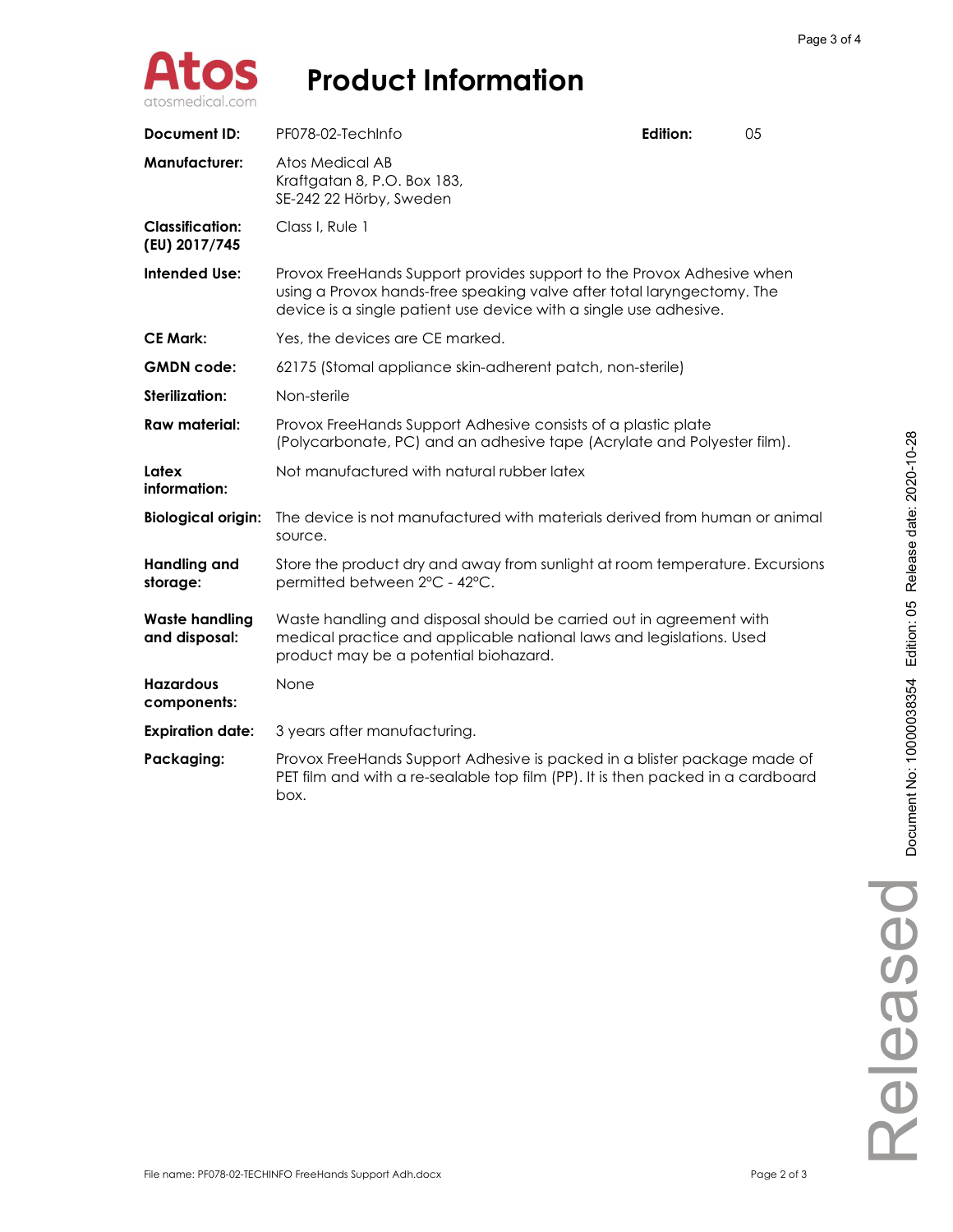

#### Devices under Basic UDI-DI: 7331791-HME-A-000-0004-F8

| <b>REF</b> | <b>Name</b>                              | UDI-DI         |
|------------|------------------------------------------|----------------|
| 8024       | Provox FreeHands Support Adhesive (15pc) | 07331791009303 |

| Range                           | <b>BASIC UDI-DI</b>       |
|---------------------------------|---------------------------|
| <b>Provox FreeHands Support</b> | 7331791-HME-A-000-0000-EU |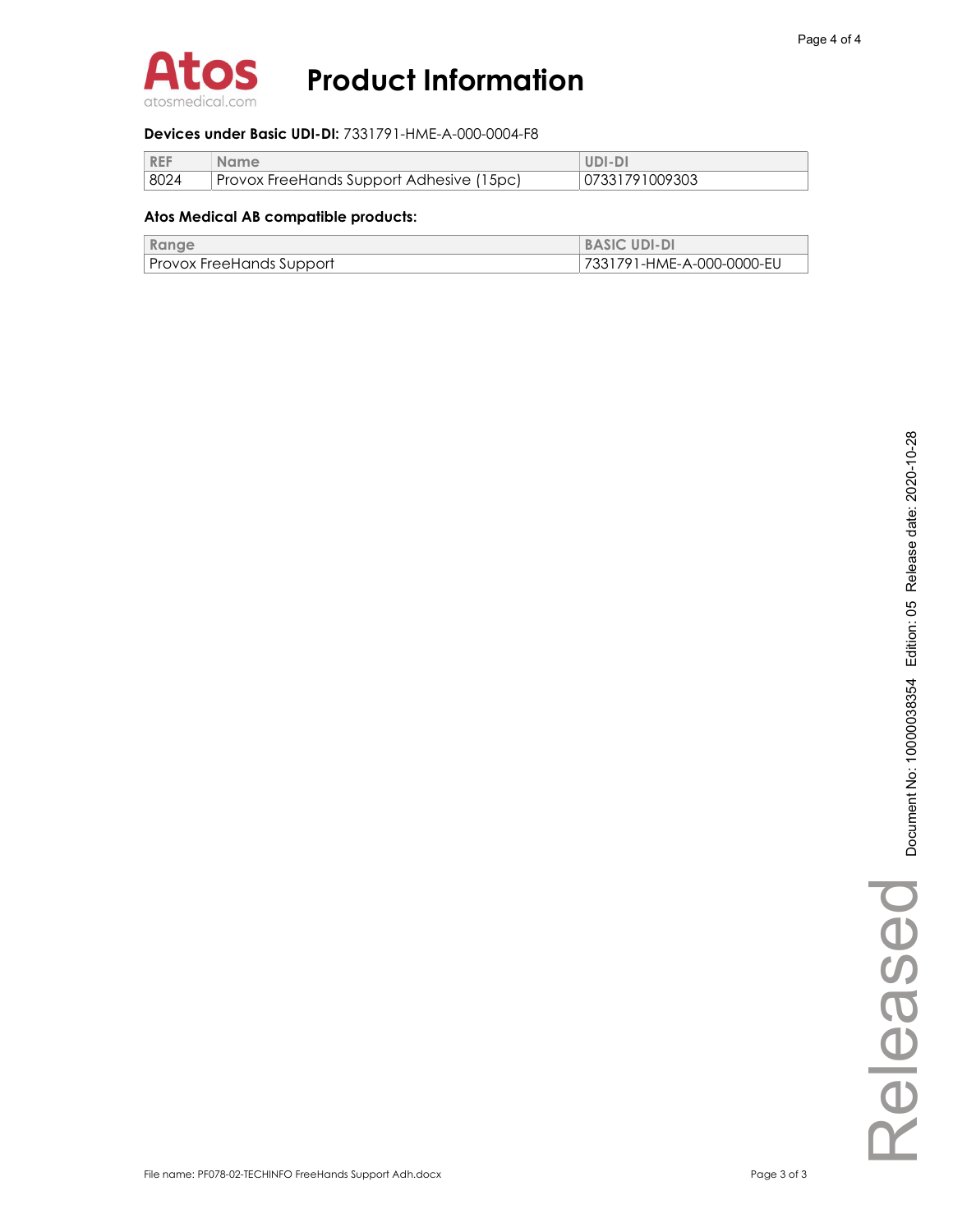| Justification: | <b>Function:</b> | Electronic signature justification: | Signed: Date (yyyy-mm-dd) - Time<br>(hh:mm): |
|----------------|------------------|-------------------------------------|----------------------------------------------|
| Issued:        | DD               | Peter Sundsten - PETSUN             | 2021-01-21 - 16:41                           |
| Reviewed:      | QA               | Karolina Nilsson - KARNIL           | 2021-01-21 - 17:16                           |
| Approved:      | DD.              | Diana Tieger - DIATIE               | 2021-01-22 - 08:32                           |
| Released:      | DD               | Peter Sundsten - PETSUN             | 2021-02-04 - 09:08                           |

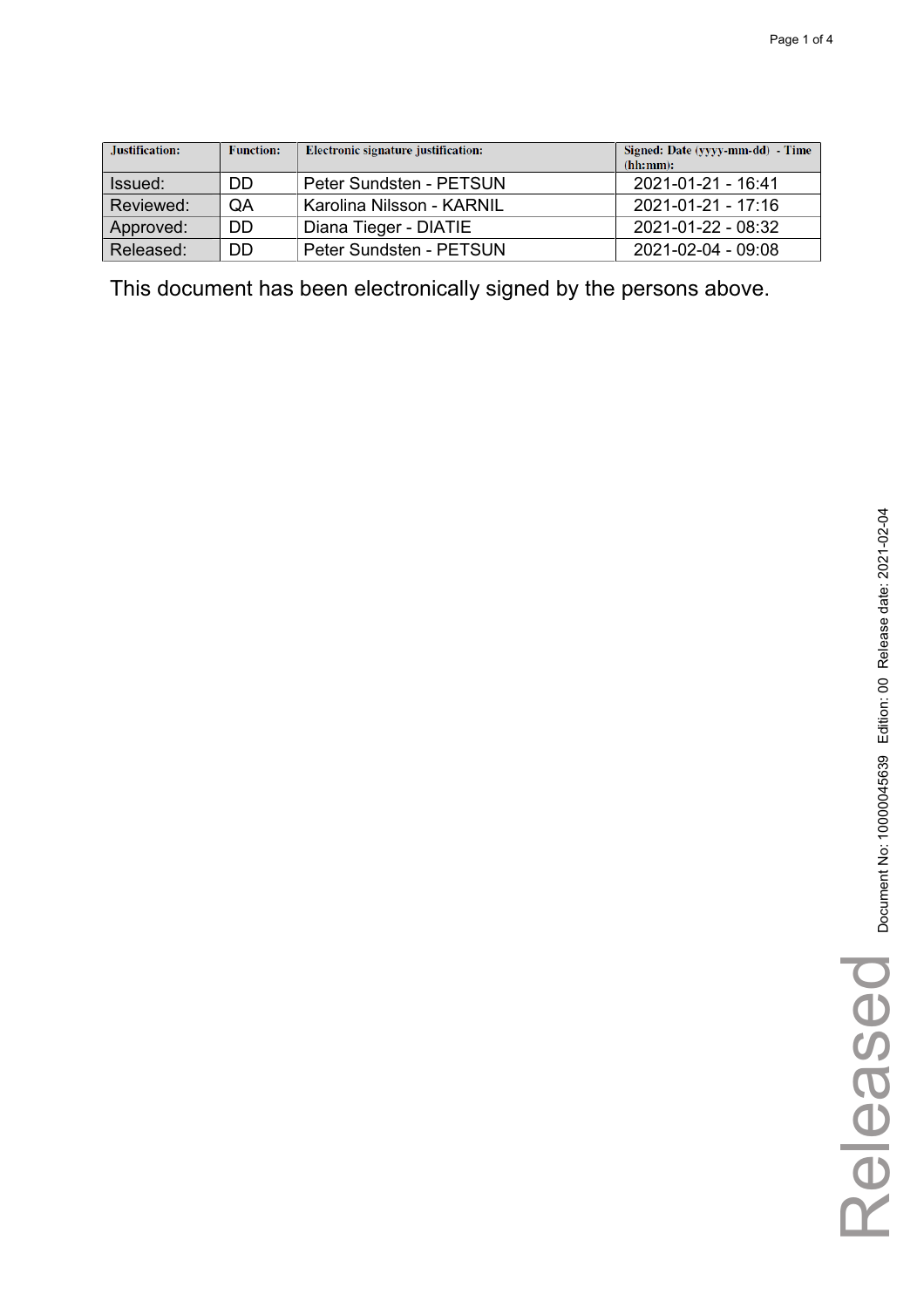

### **Provox® LifeTM Sample Packs**



### **Product description:**

Provox Life Sample Pack FreeHands HME consists of Provox Life FreeHands HME: Provox Life FreeHands HME is a heat- and moisture exchanger facilitating pulmonary rehabilitation by humidifying the inhaled air, which helps to keep the lungs healthy.

Atos Medical AB Kraftgatan 8

SE-242 35 Hörby, Sweden Tel: +46 (0) 415 198 00

Web Site: www.atosmedical.com E-mail: info@atosmedical.com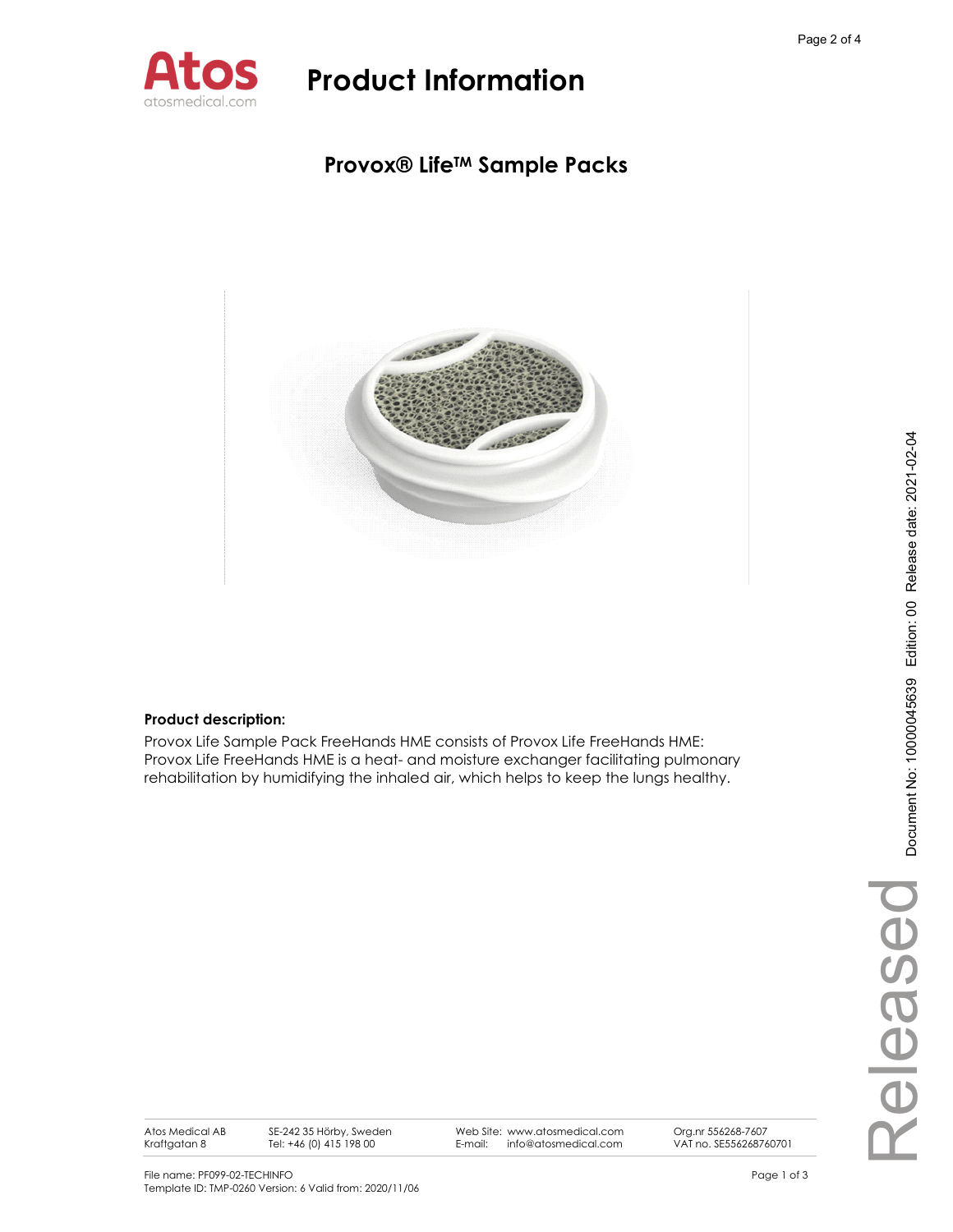

| Document ID:                            | PF099-02-TechInfo                                                                                                                                                                                                                                                                                                                                                                                                                                                                                                                                                                                                                                                                                                                                                                                                                                                                                                                                                                                                                                                                                                                                                   | Edition: | 00 |
|-----------------------------------------|---------------------------------------------------------------------------------------------------------------------------------------------------------------------------------------------------------------------------------------------------------------------------------------------------------------------------------------------------------------------------------------------------------------------------------------------------------------------------------------------------------------------------------------------------------------------------------------------------------------------------------------------------------------------------------------------------------------------------------------------------------------------------------------------------------------------------------------------------------------------------------------------------------------------------------------------------------------------------------------------------------------------------------------------------------------------------------------------------------------------------------------------------------------------|----------|----|
| <b>Manufacturer:</b>                    | Atos Medical AB<br>Kraftgatan 8<br>SE-242 35 Hörby, Sweden                                                                                                                                                                                                                                                                                                                                                                                                                                                                                                                                                                                                                                                                                                                                                                                                                                                                                                                                                                                                                                                                                                          |          |    |
| <b>Classification: (EU)</b><br>2017/745 | Class I (Rule 1)                                                                                                                                                                                                                                                                                                                                                                                                                                                                                                                                                                                                                                                                                                                                                                                                                                                                                                                                                                                                                                                                                                                                                    |          |    |
| <b>Intended Use:</b>                    | Provox Life FreeHands HME is a single use heat- and moisture exchanger<br>intended for spontaneously breathing laryngectomized patients, utilizing a<br>voice prosthesis and in combination with a Provox speaking valve or a<br>DigiTop.                                                                                                                                                                                                                                                                                                                                                                                                                                                                                                                                                                                                                                                                                                                                                                                                                                                                                                                           |          |    |
| Use specifications:                     | Intended medical indication: Product for rehabilitation after total<br>laryngectomy.<br>Intended patient population: Male and female of any age. Cognitive<br>ability: by a clinician judged as sufficient. Manual dexterity: by a clinician<br>judged as sufficient. Not intended for patients with mechanical ventilation.<br>Not intended for patients with a low tidal volume.<br>Intended part of the body/type of tissue applied to or interacted with:<br>The product is placed in front of the tracheostoma to condition respiratory<br>air. The tissue contact is indirect via inhaled air.<br>Intended user profile: The product is supposed to be handled by the<br>patient but is also handled by physicians, trained nurses, SLPs.<br>Intended conditions of use Environment: Home use (normal daily<br>environment without any hygienic or environmental restrictions regarding<br>temperature, moisture etc.). Outpatient clinic use. Hospital use. Frequency<br>of use: Continuous use. Replacement rate: Max usage for 24 hours.<br>Replacement is performed by the patient. Not for use during sleep unless in<br>combination with a HME DigiTop. |          |    |
| <b>Contraindications:</b>               | The products are not intended to be used by patients unable to remove or<br>operate the device, unless the patient is under constant supervision of a<br>clinician or a trained caregiver. For example, patients who are unable to<br>move their arms, patients with decreased levels of consciousness, or<br>patients with diseases that put them at risk for unpredictable periodic loss of<br>consciousness.<br>The product shall not be used by patients with a low tidal volume, as the<br>added dead space may cause CO2 (Carbon dioxide) retention.                                                                                                                                                                                                                                                                                                                                                                                                                                                                                                                                                                                                          |          |    |
| <b>CE Mark:</b>                         | Yes, the devices are CE marked.                                                                                                                                                                                                                                                                                                                                                                                                                                                                                                                                                                                                                                                                                                                                                                                                                                                                                                                                                                                                                                                                                                                                     |          |    |
| <b>GMDN</b> code:                       | 58705 (Tracheostoma protective filter)                                                                                                                                                                                                                                                                                                                                                                                                                                                                                                                                                                                                                                                                                                                                                                                                                                                                                                                                                                                                                                                                                                                              |          |    |
| <b>Sterilization:</b>                   | Non-Sterile                                                                                                                                                                                                                                                                                                                                                                                                                                                                                                                                                                                                                                                                                                                                                                                                                                                                                                                                                                                                                                                                                                                                                         |          |    |
| Raw material:                           | Provox Life FreeHands HME is composed of an injection molded<br>polypropylene Housing, assembled with a polyurethane foam (which is<br>impregnated with calcium chloride).                                                                                                                                                                                                                                                                                                                                                                                                                                                                                                                                                                                                                                                                                                                                                                                                                                                                                                                                                                                          |          |    |
| Latex information:                      | Not manufactured with natural rubber latex                                                                                                                                                                                                                                                                                                                                                                                                                                                                                                                                                                                                                                                                                                                                                                                                                                                                                                                                                                                                                                                                                                                          |          |    |
| <b>Biological origin:</b>               | The device is not manufactured with materials derived from human or<br>animal source.                                                                                                                                                                                                                                                                                                                                                                                                                                                                                                                                                                                                                                                                                                                                                                                                                                                                                                                                                                                                                                                                               |          |    |
| <b>Handling and</b><br>storage:         | Store the product dry and away from sunlight at room temperature.<br>Excursions permitted between 2°C - 42°C.                                                                                                                                                                                                                                                                                                                                                                                                                                                                                                                                                                                                                                                                                                                                                                                                                                                                                                                                                                                                                                                       |          |    |